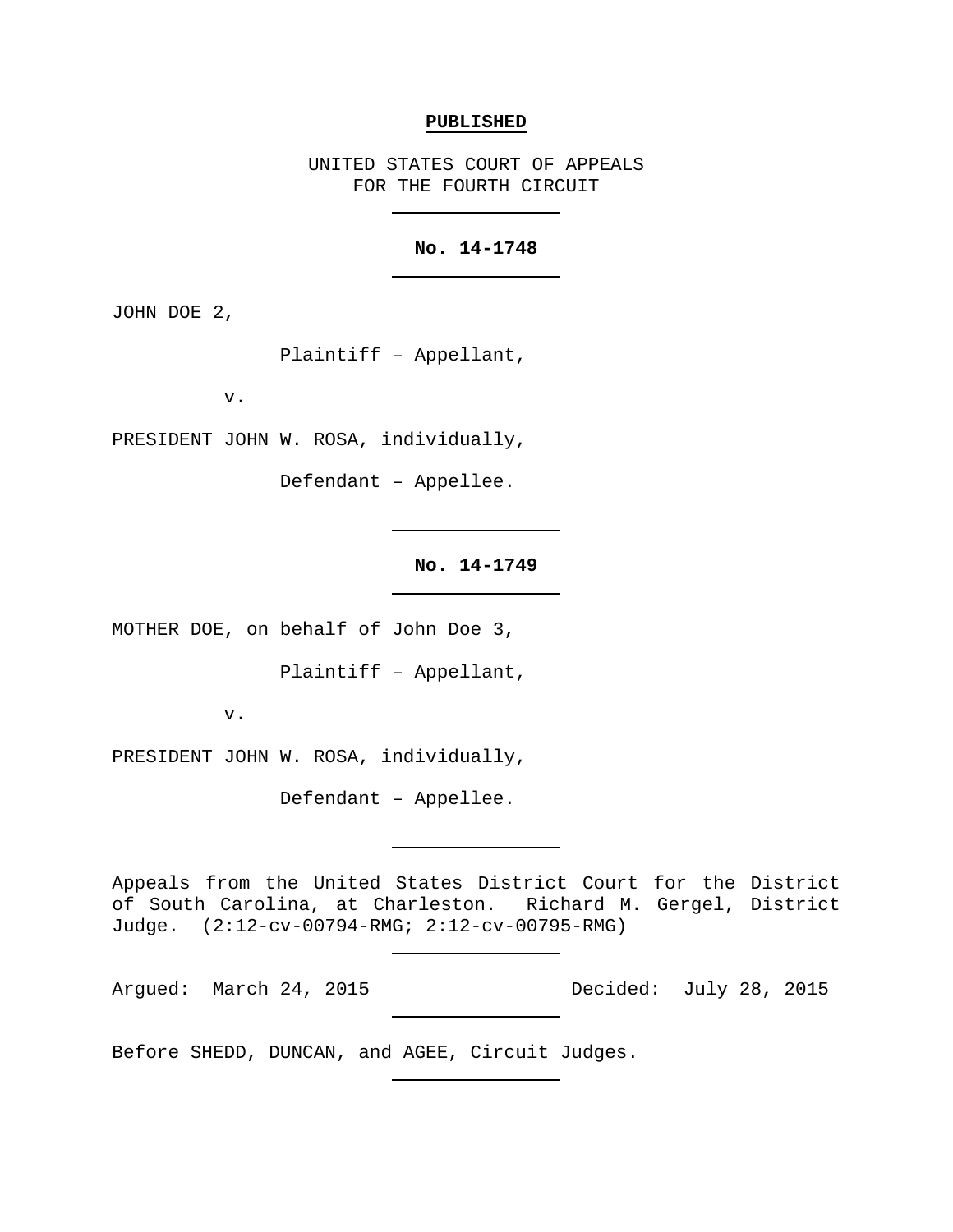Affirmed by published opinion. Judge Agee wrote the opinion, in which Judge Shedd and Judge Duncan joined.

**ARGUED**: Jacqueline LaPan Edgerton, McLEOD LAW GROUP, LLC, Charleston, South Carolina, for Appellants. Morris Dawes Cooke, Jr., BARNWELL WHALEY PATTERSON & HELMS, LLC, Charleston, South Carolina, for Appellee. **ON BRIEF**: W. Mullins McLeod, Jr., James B. Moore III, McLEOD LAW GROUP, LLC, Charleston, South Carolina, for Appellants. John W. Fletcher, Randell C. Stoney, Jr., Jeremy E. Bowers, BARNWELL WHALEY PATTERSON & HELMS, LLC, Charleston, South Carolina, for Appellee.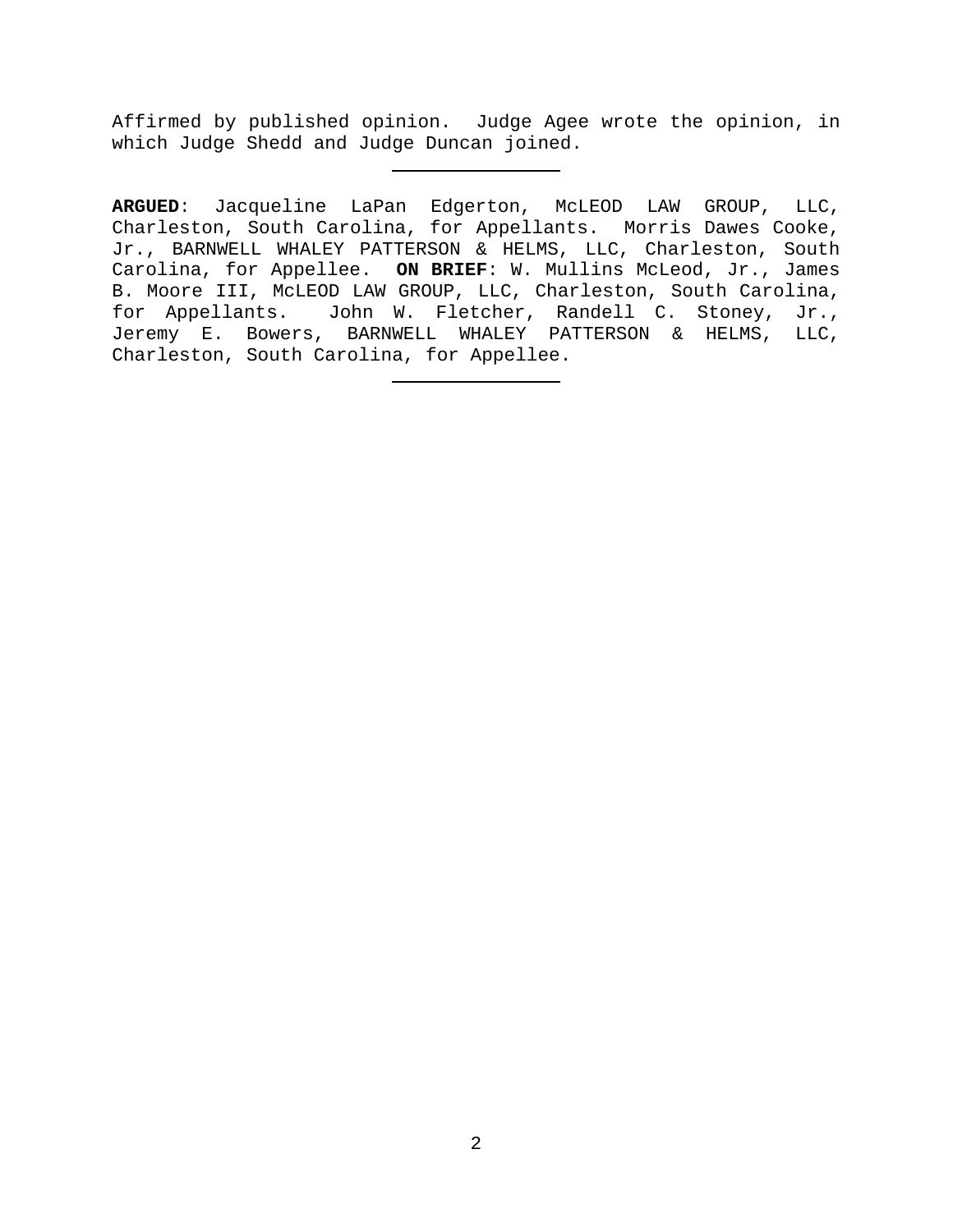AGEE, Circuit Judge:

The appellants in this consolidated appeal were the plaintiffs below, John Doe 2 and Mother Doe, on behalf of John Doe  $2's$  younger brother, Doe 3 (together, "the Does").<sup>[1](#page-2-0)</sup> Beginning in 2005 and continuing through July or August 2007, Louis "Skip" ReVille provided childcare for the Doe family and sexually abused the two minor boys. ReVille, a graduate of The Citadel, The Military College of South Carolina ("The Citadel"), had previously worked as a counselor at The Citadel's youth summer camp.

Defendant John W. Rosa was the president of The Citadel during the time period relevant in this case. In April 2007, his office received a phone call from the father of a former camper, who reported that a counselor at the summer camp – later identified to be ReVille -- had molested his son in 2002. Rosa did not report the complaint to law enforcement and instead, the Does contend, took steps to conceal the allegations. The Does argue that Rosa's actions allowed ReVille to continue his abuse of Doe 2 and Doe 3 during the summer of 2007.

<span id="page-2-0"></span> <sup>1</sup> Although both Doe 2 and Doe 3 were minors at the time of the events underlying this case, Doe 2 is now an adult and brings suit in his own right.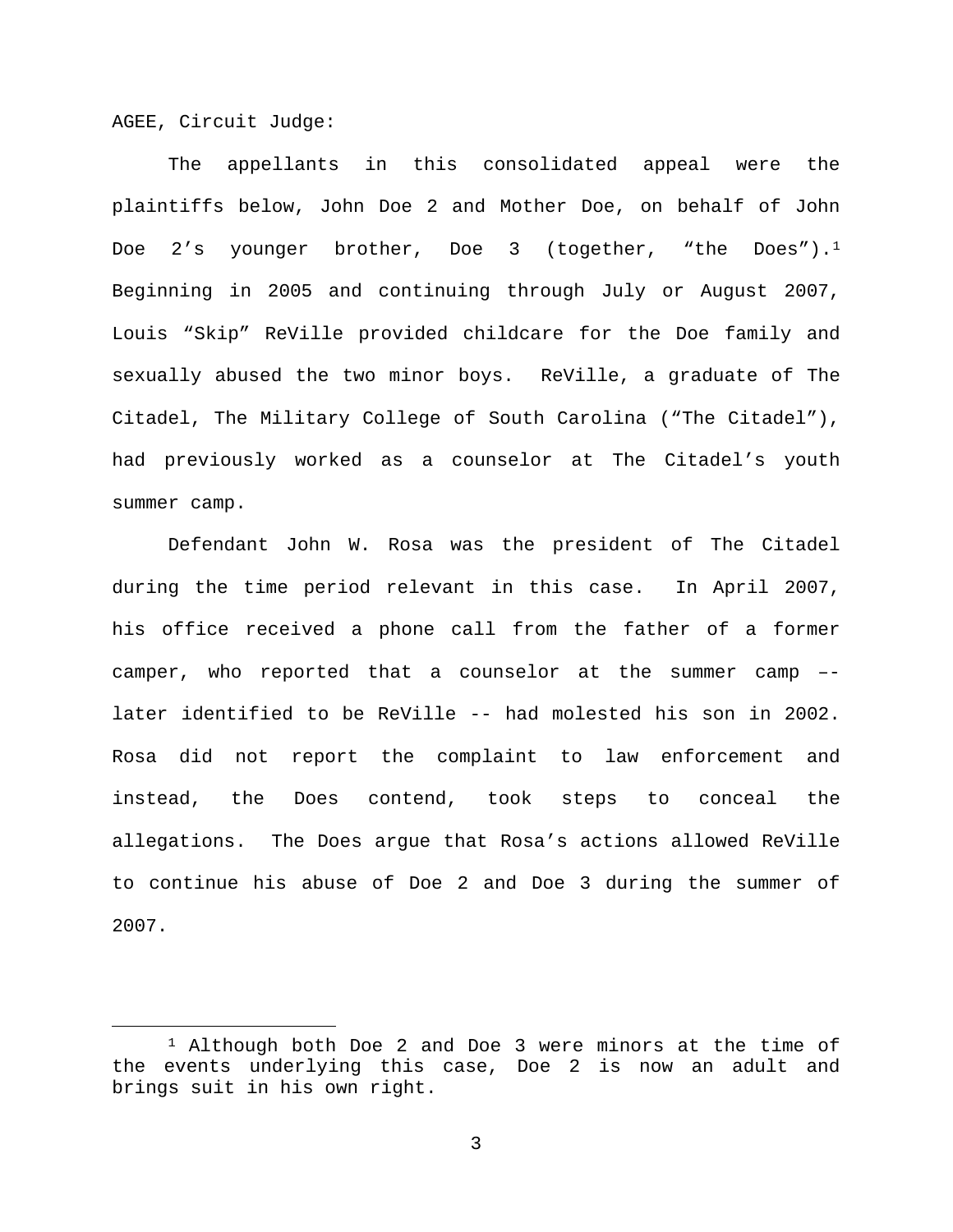The Does brought suit against Rosa under 42 U.S.C. § 1983, alleging that Rosa had violated an affirmative duty to protect them under the Due Process Clause of the Fourteenth Amendment. The district court granted summary judgment in favor of Rosa on the ground that Rosa had no duty to protect the Does from a preexistent danger. For the reasons explained below, we affirm the judgment of the district court.

### **I. Background**

The Citadel is a public military college in Charleston, South Carolina. From 1957 to 2006, it operated The Citadel Summer Camp for young children, employing current and former Citadel cadets to serve as staff and camp counselors. The Citadel housed the camp counselors on campus in rooms near the campers. In 2001, The Citadel learned that a former cadet named Michael Arpaio had sexually abused campers while working as a camp counselor from 1995 through 2001. Several victims sued the Citadel based on Arpaio's abuse and collected damages.<sup>[2](#page-3-0)</sup>

<span id="page-3-0"></span> <sup>2</sup> Consistent with the governing standard at the summary judgment stage, the facts are recounted in the light most favorable to the Does even where there are disputed events that<br>the Does may not ultimately be able to prove. See Walker v. the Does may not ultimately be able to prove. Mod-U-Kraf Homes, LLC, 775 F.3d 202, 205 n.1 (4th Cir. 2014).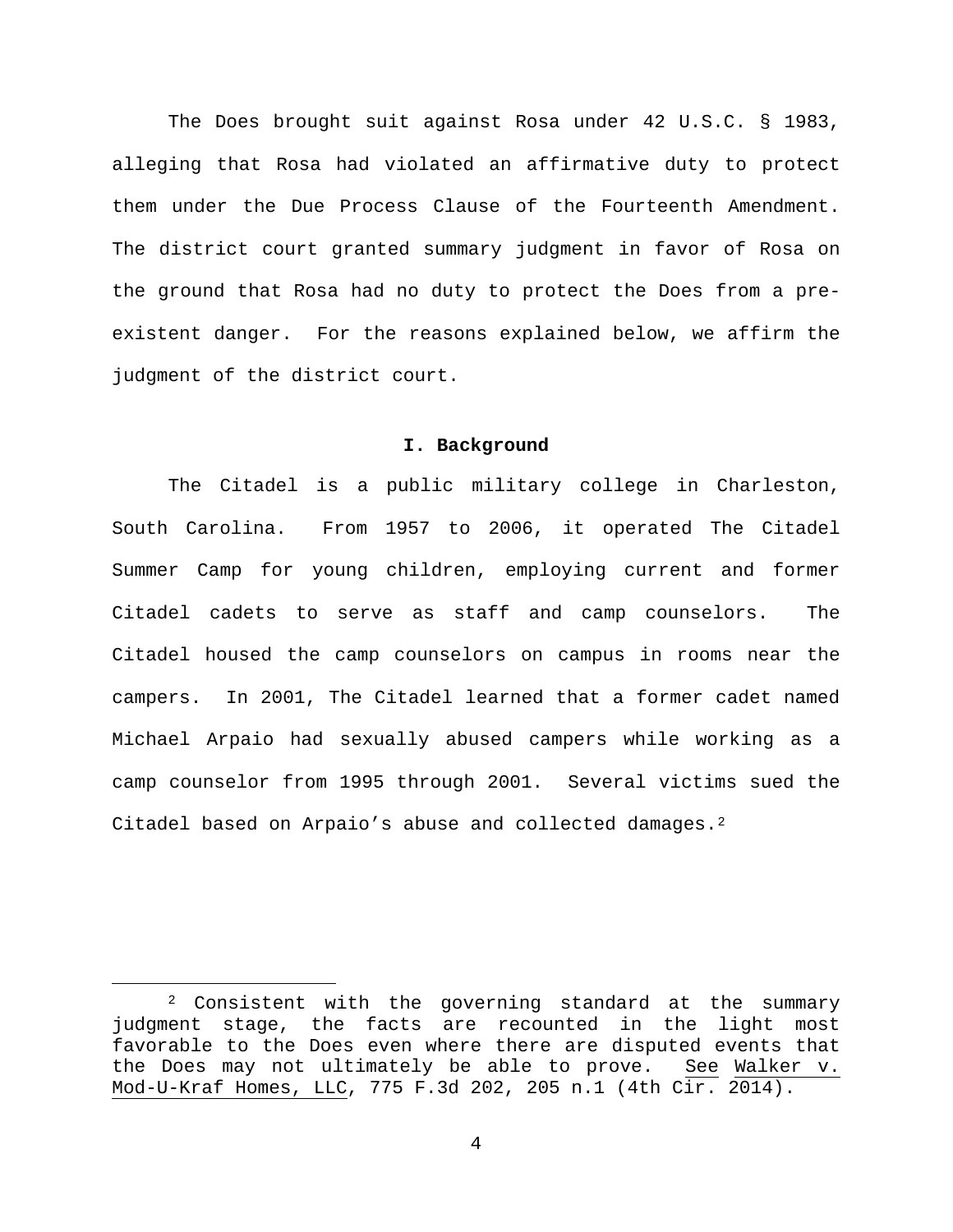#### **A. Camper Doe Allegations**

On April 23, 2007, Rosa's office received a phone call from the father of a former Citadel Summer Camp camper ("Camper Doe," unrelated to the plaintiffs and not a party in this case). Rosa was not present that day, and his administrative assistant referred the call to The Citadel's general counsel, Mark Brandenburg.

When Brandenburg returned the call, Camper Doe's father "asked whether [Brandenburg] was calling on behalf of President Rosa," because the family "did not want anything to fall through the cracks." J.A. 1753. The father told Brandenburg that Camper Doe had been sexually abused by a counselor known as "Skip" while attending the Citadel Summer Camp in 2002. Skip had allegedly shown Camper Doe pornography and masturbated with him and showered with the campers. The father also identified a second camper who was similarly victimized. Brandenburg then spoke on the phone with Camper Doe himself, who explained that Skip abused him and other campers in this way for over a year. J.A. 1830, 1862, 1865-1867.

Brandenburg reviewed camp records for the 2001 and 2002 years and found that Camper Doe's description matched a counselor named Louis "Skip" ReVille, who had been a Citadel cadet from 1998 to 2002. ReVille had worked as a camp counselor at the Citadel Summer Camp during the summers of 2000 to 2004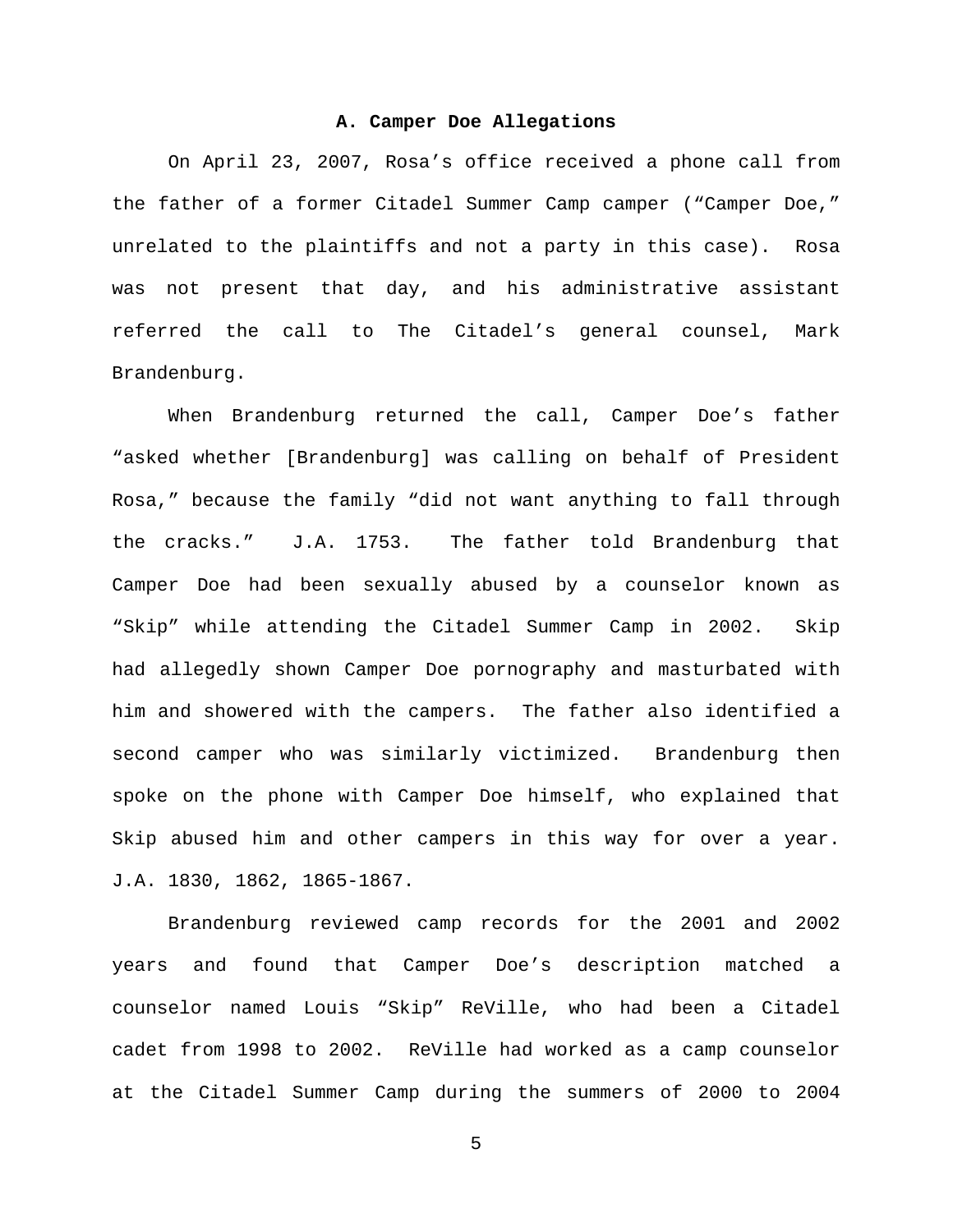and as a tutor in The Citadel's Writing Center from August 2006 until sometime in April 2007.

Brandenburg called ReVille at the Writing Center on April 24, 2007, the day after talking with Camper Doe's father. According to ReVille, Brandenburg arranged to meet with him and Rosa's Executive Assistant, Colonel Trez. At the meeting, Brandenburg and Colonel Trez told ReVille about Camper Doe's accusations, all of which he denied. They explained to ReVille that "from the Citadel's standpoint their main concern was to protect the institution" and that during their investigation he should "lay low and stay off the campus." J.A. 2416-17, 4622.

The Does suggest that Brandenburg then terminated ReVille's employment at the Writing Center, but ReVille's time records as a Citadel tutor indicate that he last worked at the Writing Center on April 19, 2007, four days before Camper Doe's father called the Citadel. See J.A. 280. Similarly, a form that ReVille's supervisor at the Writing Center completed on March 22, 2007 lists the "Effective Date" of ReVille's "Resignation" as April 20, 2007. J.A. 279. The conflict between ReVille's testimony that he was at the Writing Center when he received Brandenburg's call on April 24, 2007 and the contradictory employment forms is not resolved in the record, but we must credit the Does' account for summary judgment purposes.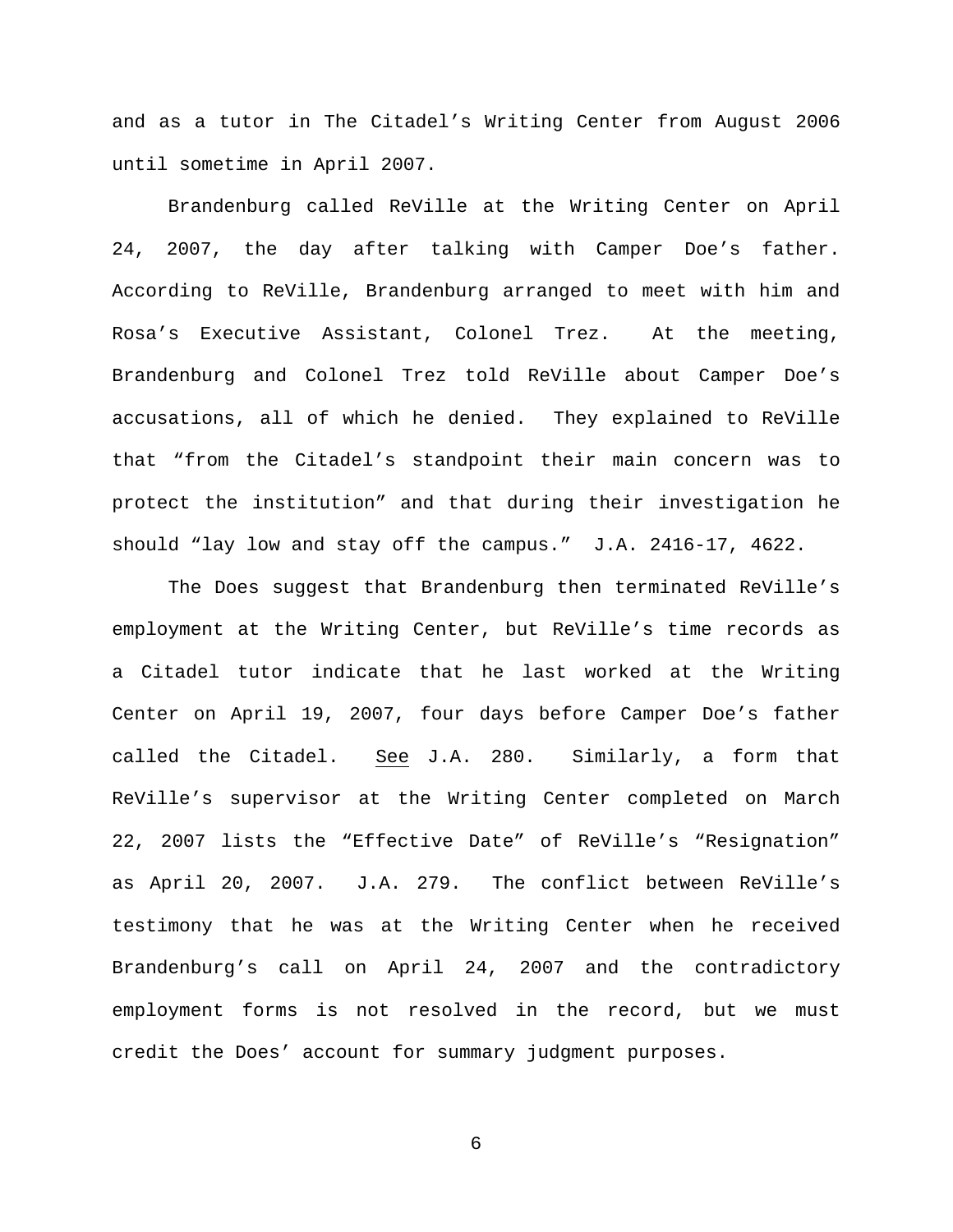Brandenburg also met with the former director of The Citadel Summer Camp, Jennifer Garrott, on April 24, 2007, who disclosed that ReVille had been asked to leave his prior job at a prep school. In addition, Garrott told Brandenburg that in the summer of 2003, she caught ReVille in his barracks room alone with a camper rubbing Icy Hot on the camper's leg, which is against camp policy forbidding counselors from being alone in a room with campers -– a terminable offense.

Brandenburg reported back to Rosa by May 6, 2007 about his investigation of the allegations against ReVille. The Does contend that Brandenburg "memorialized . . . his and President Rosa's intentions" to conceal the Camper Doe complaint in a May 8, 2007 email, Appellant's Br. 9, and quote a portion of the email that states, "I am hopeful that by conducting an investigation on behalf of the school, no 'formal' investigation -– criminal or civil -– will occur." J.A. 1005. However, the Does appear to take the email out of context as it was written to provide a background explanation to a potential witness in advance of an interview by Brandenburg. Further, the Does offer no evidence that Rosa was aware of the contents of the email or ever saw it.

On July 1, 2007, Brandenburg went to Dallas, Texas to personally speak to Camper Doe and his parents. During the interview, which was recorded and transcribed, Camper Doe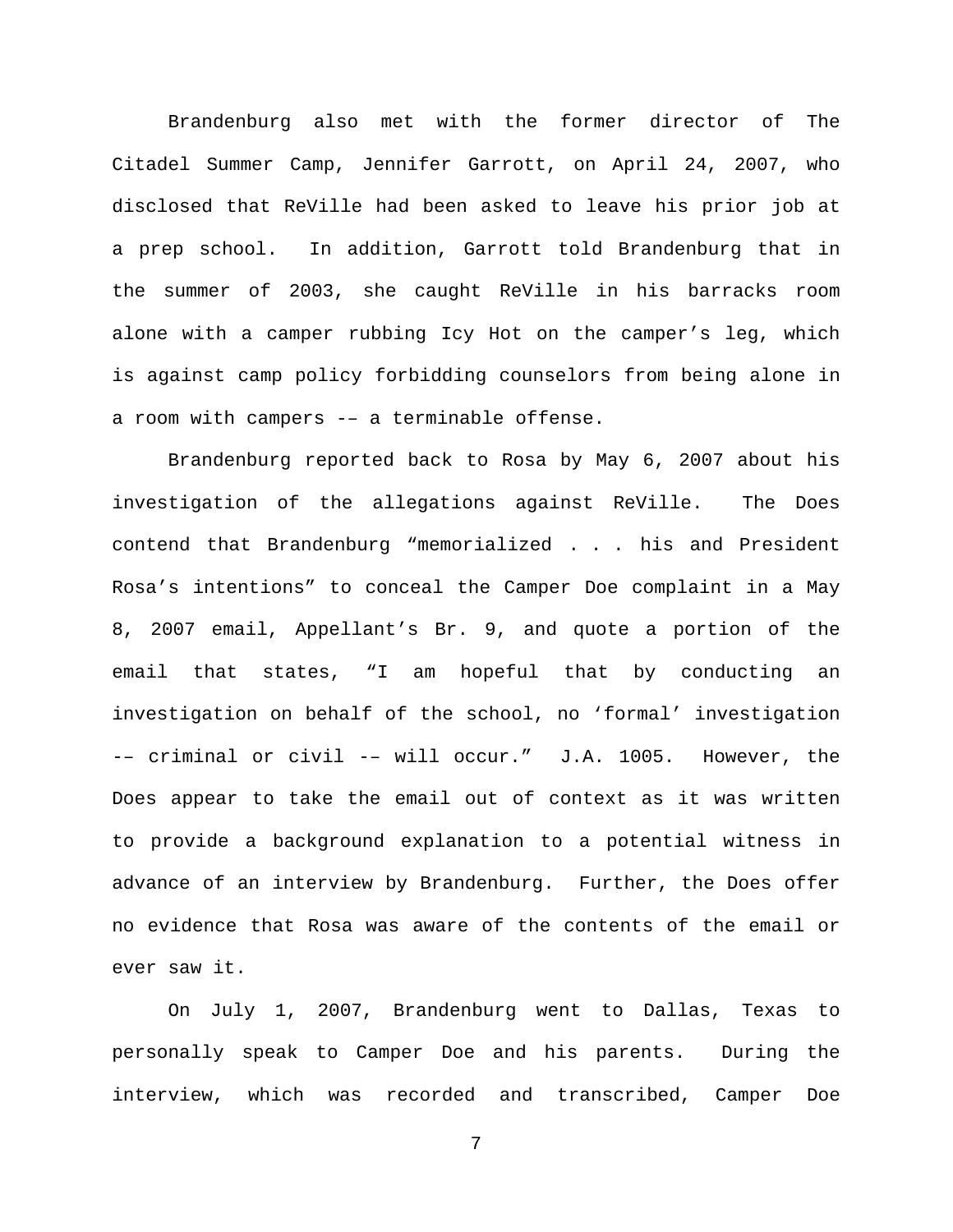provided a detailed account of the abuse, including that it happened to "about five other" boys. J.A. 3591. Asked whether he reported the complaint to law enforcement, Camper Doe replied, "Well, I mean, I've talked to you," and "Most of all, the thing I want the most is just to make sure that [ReVille] doesn't have a chance to do this to anyone else." J.A. 3659-61. Camper Doe later testified, "I would have absolutely reported it to police had I known that the Citadel didn't." J.A. 2399.

At the close of the July 1 interview, Camper Doe's father mentioned that The Citadel had not accepted Camper Doe for admission as a cadet. He stated that The Citadel had been "part of the root cause" of Camper Doe's problems and by admitting him could "be part of the root cause to fix him." J.A. 288. The father considered this "a very inexpensive way for The Citadel to say, do you know what  $--$  we'll fix our own." J.A. 288.<sup>[3](#page-7-0)</sup>

# **B. The Alleged Cover-Up**

The Does contend that Rosa "deliberately conspired to conceal" the allegations by Camper Doe against ReVille. J.A. 35, 61 (Compls. ¶ 25). Jennifer Shiel, an administrative

<span id="page-7-0"></span> <sup>3</sup> The Citadel considered Camper Doe for admission to its 2007 class, but could not admit him because he lacked several high school courses that the state of South Carolina required as prerequisites in order for him to matriculate. The Citadel offered to pay for Camper Doe to take those classes at a community college and consider him for admission to the 2008 freshman class but received no response from Camper Doe.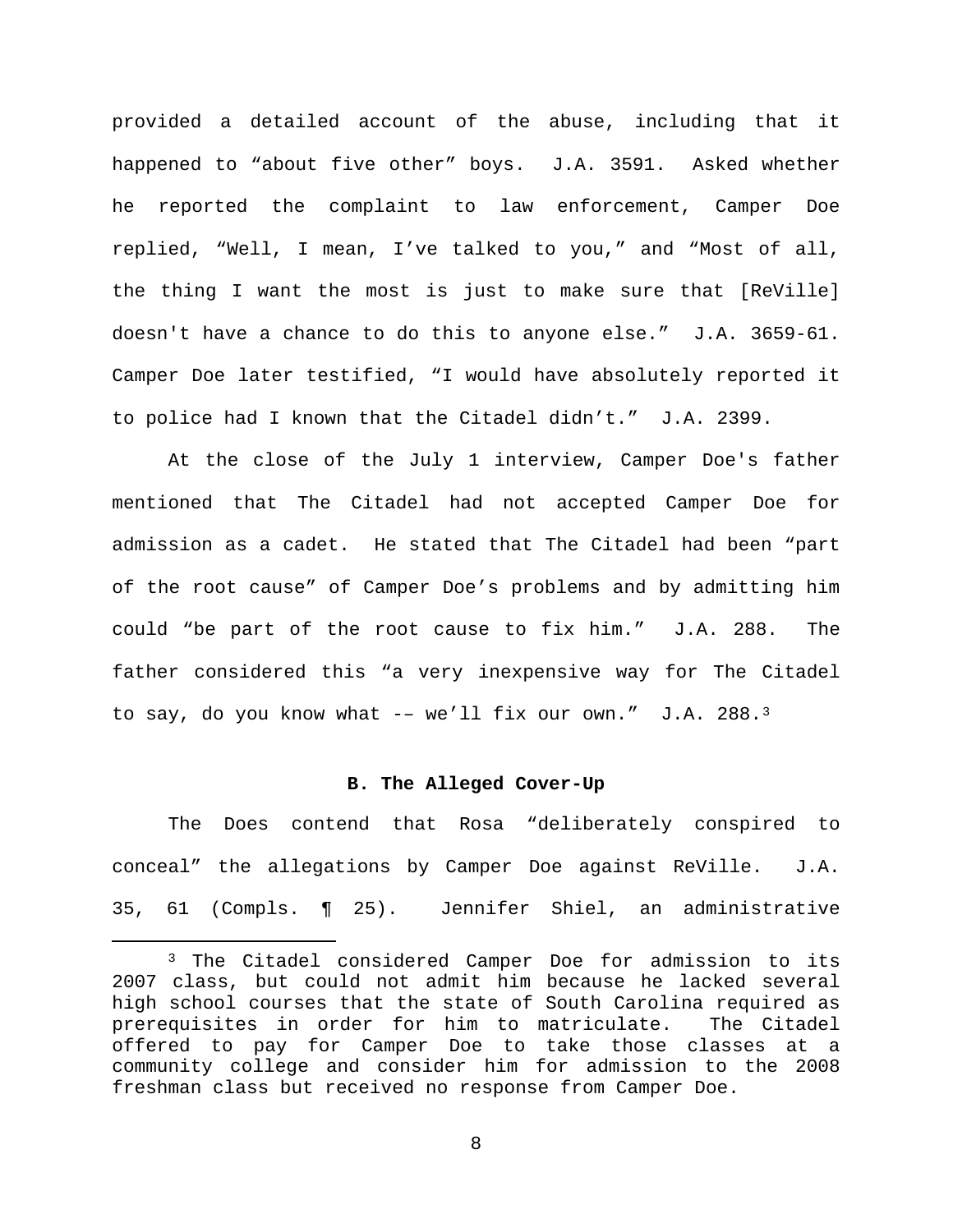assistant who worked in Rosa's office, testified that "President Rosa [was] in charge" of a "conscious effort to cover up or conceal [the] report of sexual abuse." J.A. 975. She testified that Rosa used the term "close hold," which she interpreted to mean that "only people that needed to know about it were supposed to know about it." J.A. 985. Further, Shiel testified that Brandenburg and Rosa had nearby offices and met on business at least three times a week. Brandenburg was deferential to Rosa and "there was no way that [Brandenburg] would have done something on his own without running it past [Rosa] first." J.A. 970.

The Does posit that Rosa ignored policies of both The Citadel and its summer camp that required him to report the Camper Doe claim to the Citadel Public Safety Department. J.A. 35, 61 (Compls. ¶ 29); see also Serious Incidents, Memorandum No. 39, J.A. 1376-88 (directing that when criminal activity involving someone affiliated with The Citadel as a suspect or victim occurs, the "first member of the Citadel community learning of the occurrence" is responsible for reporting it to the Public Safety Department); Summer Camp Official Camp Policies Regarding Sexual Misconduct Issues, J.A. 1389 (mandating that "[r]egardless of validity of the violation, any sexually inappropriate conduct reports concerning any camper or employee of the camp will be turned over to the Citadel Public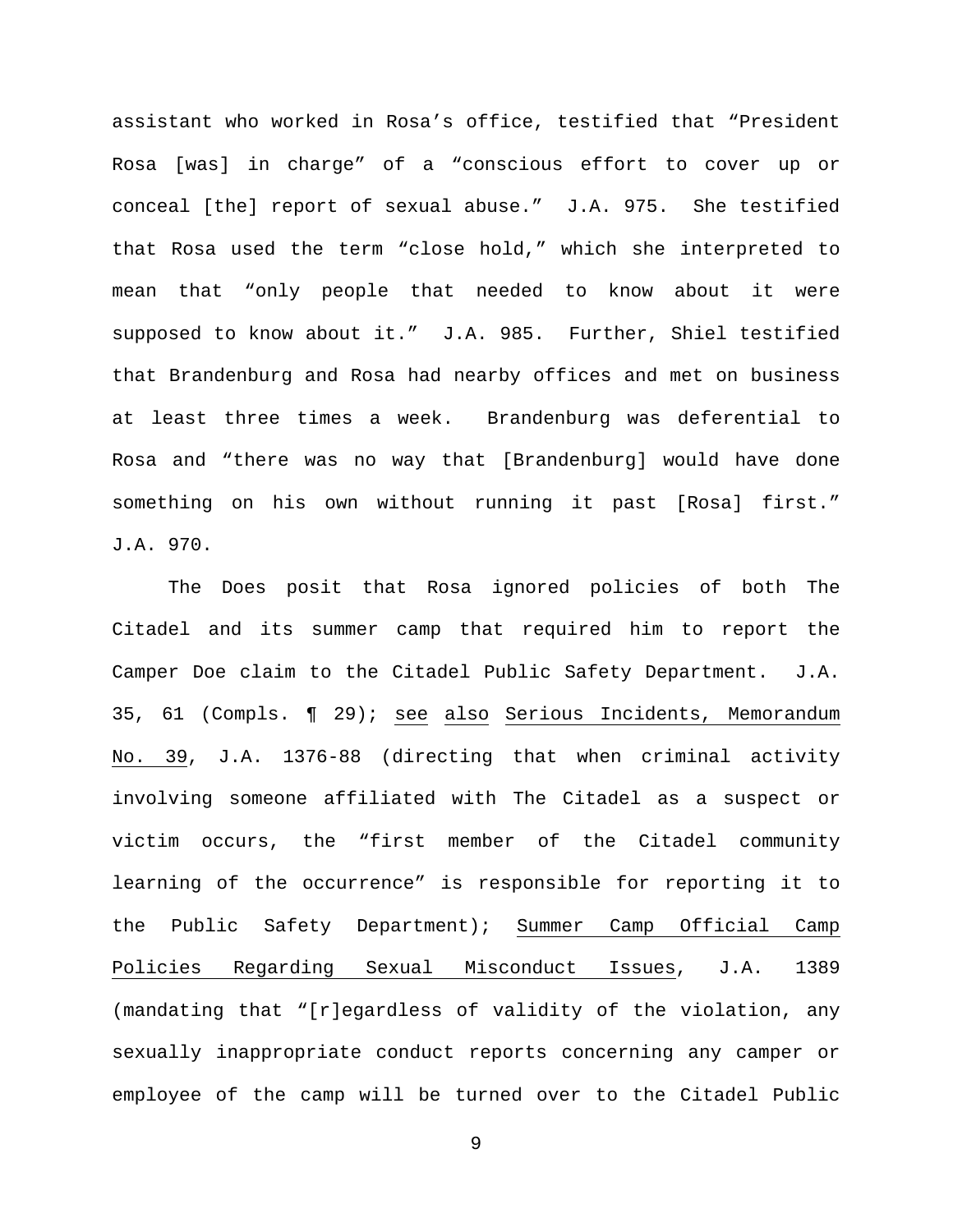Safety Department"). Shiel testified that Rosa "made sure that did not happen." J.A. 976.

The Does also assert that Rosa violated The Citadel's Employee Misconduct Policy by allowing ReVille to resign his position at the Writing Center and to leave with a clean record. J.A. 37, 63 (Compls. ¶ 37). According to the Does, The Citadel policy forbids expunging molestation findings from an employee's record or terminating an investigation in exchange for the employee's resignation. J.A. 2418. The Does, however, offer no evidence that Rosa expunged findings from ReVille's record.

The Does also point to multiple policies they contend required Rosa to report sexual assault or harassment to the college's Title IX Coordinator. J.A. 37, 63 (Compls. ¶ 35); see also Sexual Assault Crisis Intervention Policy, J.A. 1415-20; Sexual Harassment, J.A. 1421-36; General Procedures for Conducting Formal Investigations of Sexual Harassment, J.A. 1437-38. In addition, the Does allege Rosa violated Title IX's requirement for an impartial investigation of sexual abuse by leaving the investigation to The Citadel's general counsel (Brandenburg) and its insurer, the South Carolina Insurance Reserve Fund. See 20 U.S.C. § 1681.

In addition to failing to report the Camper Doe allegations or initiate a proper investigation, the Does contend that Rosa actively concealed the allegations. For example, in October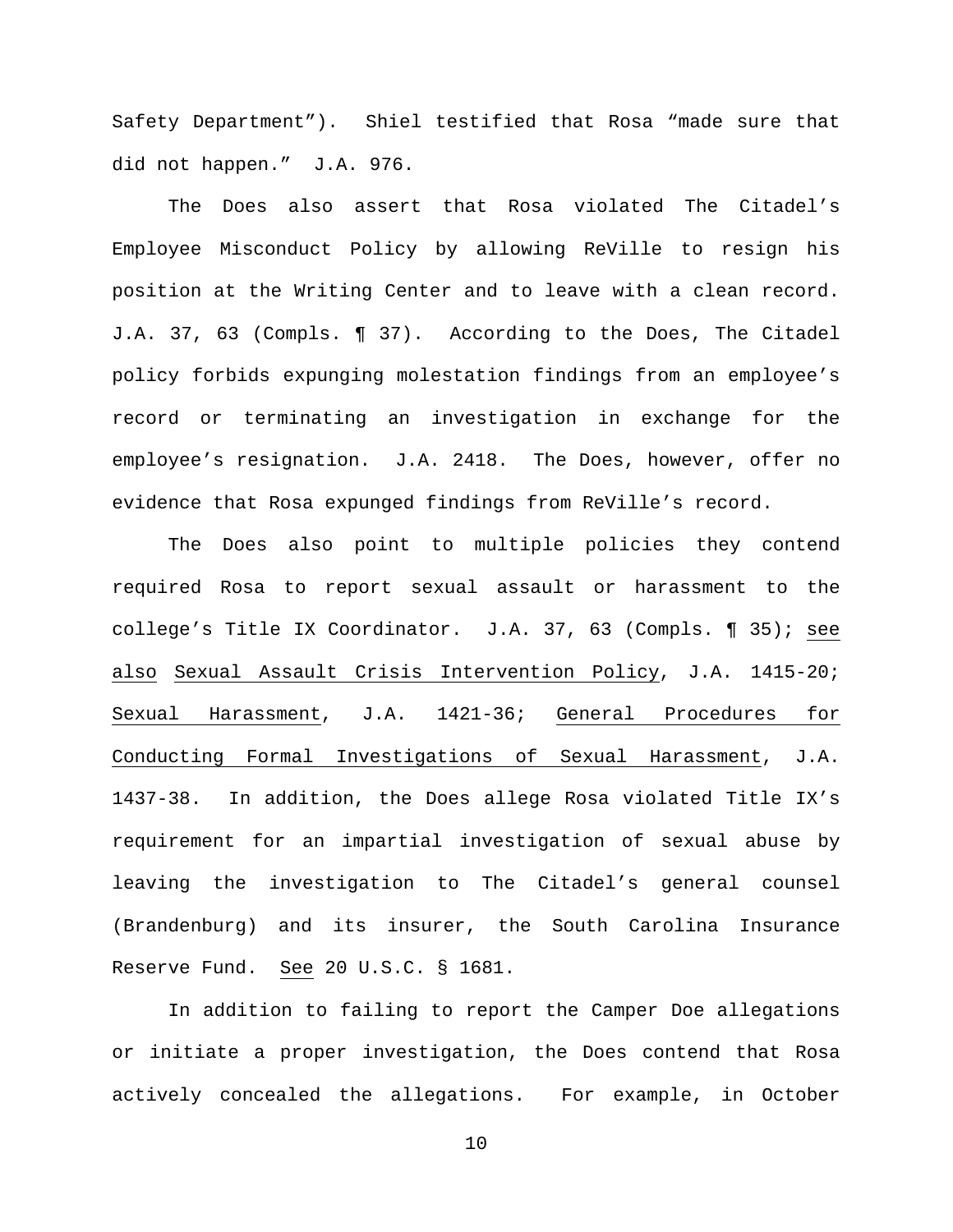2007, the Camper Doe complaint was omitted from a list of "possible litigation" files kept in The Citadel's General Counsel's office. J.A. 2421-34. In 2010, Camper Doe's name appeared in the list with the description "alleged sexual abuse at summer camp," but the entry was annotated as being against "Arpaio," not ReVille. J.A. 2435-38. The Does argue that this "is evidence of President Rosa's cover up" and that an accurate file, listing ReVille's name, would have notified the South Carolina Budget and Control Board that potential liability extended beyond the Arpaio sex abuse complaints. Appellant's Br. 17.[4](#page-10-0) 

As further evidence of a cover-up, the Does point out that The Citadel did not include the Camper Doe complaint in the 2007 crime statistics that it was required to keep under the Clery Act. See 20 U.S.C. § 1092(f). The Clery Act requires schools to report statistics of crimes "that are reported to local police agencies or to a campus security authority" during "the three most recent calendar years." 34 C.F.R. § 668.46. According to the Does, Rosa "effectively prevent[ed] the trigger of any duty to report pursuant to the Clery Act" by withholding

<span id="page-10-0"></span> <sup>4</sup> Rosa responds that this argument "defies logic" because the South Carolina Insurance Reserve Fund, to which Brandenburg did report Camper Doe's allegations, is a division of the Budget and Control Board. Appellee's Br. 15; see also S.C. Dep't of Disabilities and Special Needs v. Hoover Universal, Inc., 535 F.3d 300, 302 (4th Cir. 2008).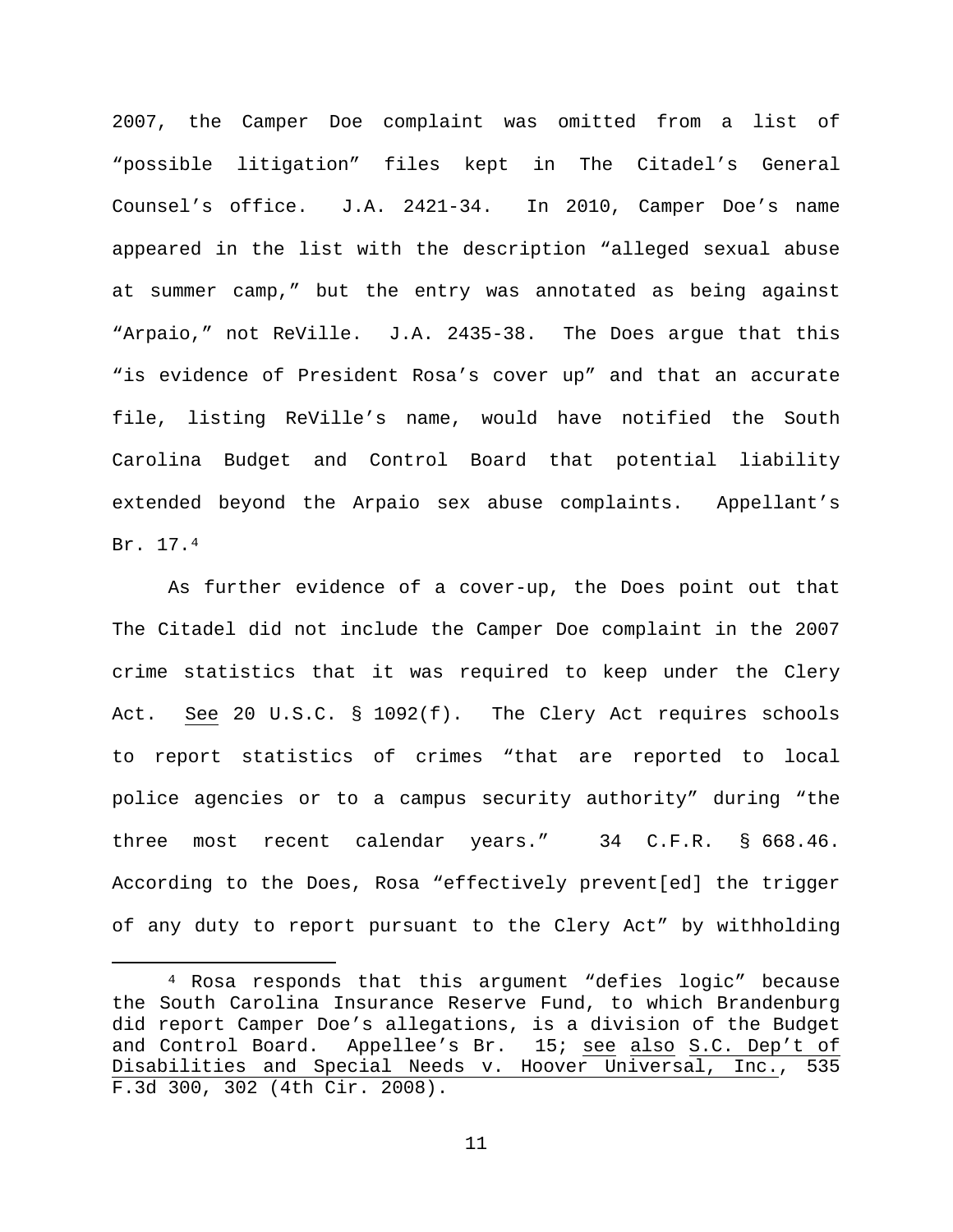Camper Doe's complaint from law enforcement. Appellant's Br. 18; see also J.A. 36, 62 (Compls. ¶ 31).

The Does also assert that The Citadel further hid the Camper Doe allegations by withdrawing a challenge to ReVille's application for unemployment benefits. On June 8, 2007, the South Carolina Employment Security Commission found ReVille eligible for unemployment benefits due to job loss from The Citadel, and on June 20, 2007, The Citadel filed a Notice of Appeal to challenge that decision. However, on July 5, 2007, four days after Brandenburg met with Camper Doe in Dallas, The Citadel withdrew its appeal of ReVille's unemployment benefits. ReVille testified that he believed The Citadel withdrew the challenge because Brandenburg and Colonel Trez "did not want to have anything to do with [him] as far as any kind of confrontation or anything." J.A. 4687.

Finally, in June and September 2007, Brandenburg appeared with Rosa before The Citadel's Board of Visitors to provide information on Camper Doe's allegations against ReVille. The Does argue that Brandenburg gave such minimal detail on the issue that the Board could not understand the true nature of the complaint. According to a third-party investigative report commissioned by The Citadel, the Board "assumed, based on what they were told, that it was an insurance defense and civil claim matter, and believed from what they were told that this was the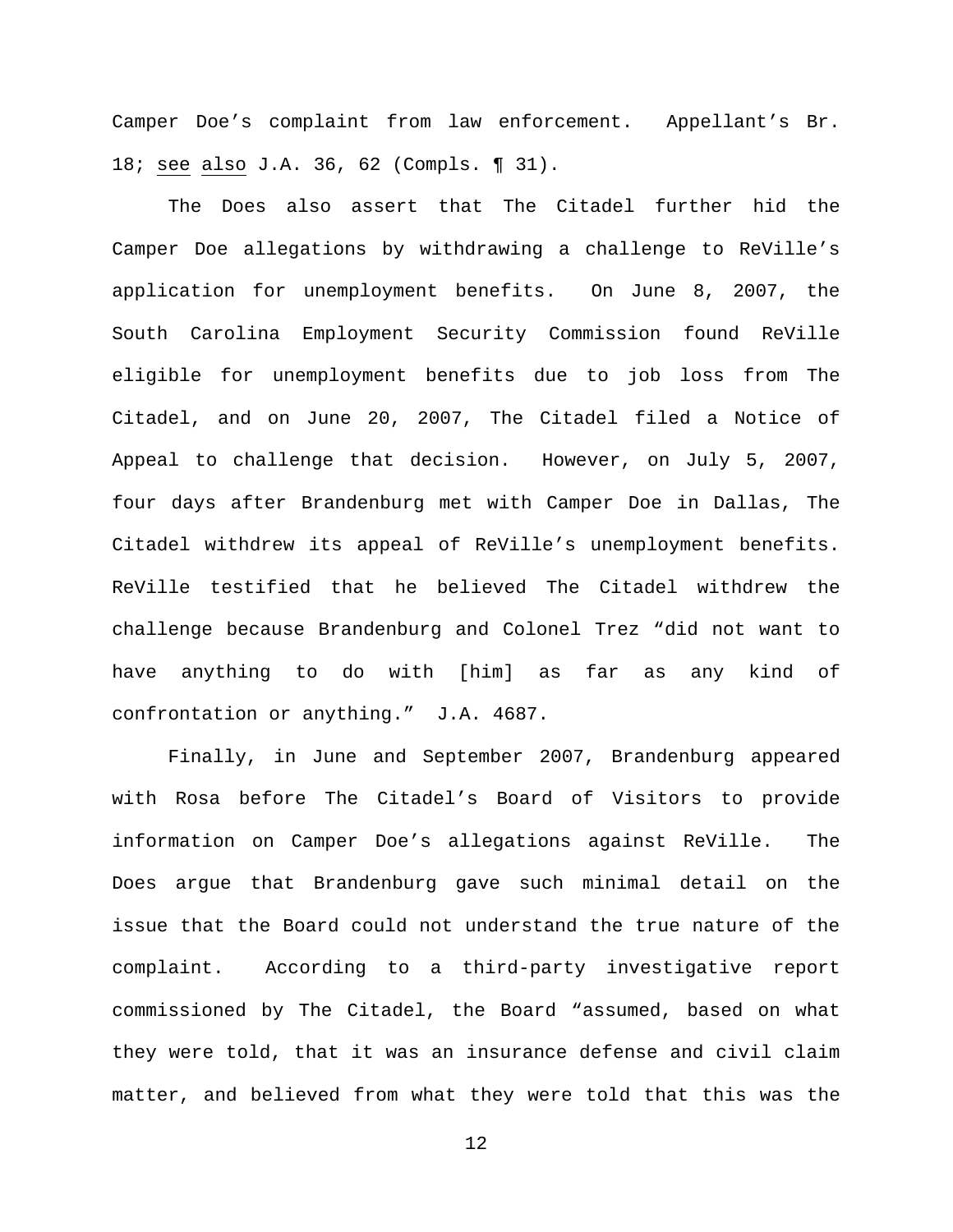case of a father displeased with his son's unsuccessful application for admission to the College." J.A. 4043.

#### **C. ReVille's Abuse of the Does**

ReVille met Doe 2 in the summer of 2005, about two years before Camper Doe's father called Rosa's office. Doe 2 had just finished 6th Grade, and ReVille was a volunteer coach for his youth basketball team, which held practice at the prep school where ReVille worked. At some point, ReVille invited Doe 2 to his home to help with yardwork and began sexually abusing him shortly thereafter. ReVille testified he abused Doe 2 at least 12 times in 2005 and "three, four times a week" in 2006. J.A.  $4721 - 26$ .

ReVille became increasingly close with Doe 2 and his family, and during Doe 2's 8th grade year, ReVille was invited by the Doe family to move into their home as a part-time caregiver for Doe 2 and his younger brother, Doe 3. ReVille then increased his abuse of Doe 2 and also began to abuse Doe 3. The abuse -- which consisted of sexual truth-or-dare games, oral sex, physical touching, and masturbation -- occurred from three to four times a week to "nearly daily" between the summer of 2006 through early 2007. J.A. 4989, 5044, 5231-33. In April 2007, prior to learning about Camper Doe's allegations, ReVille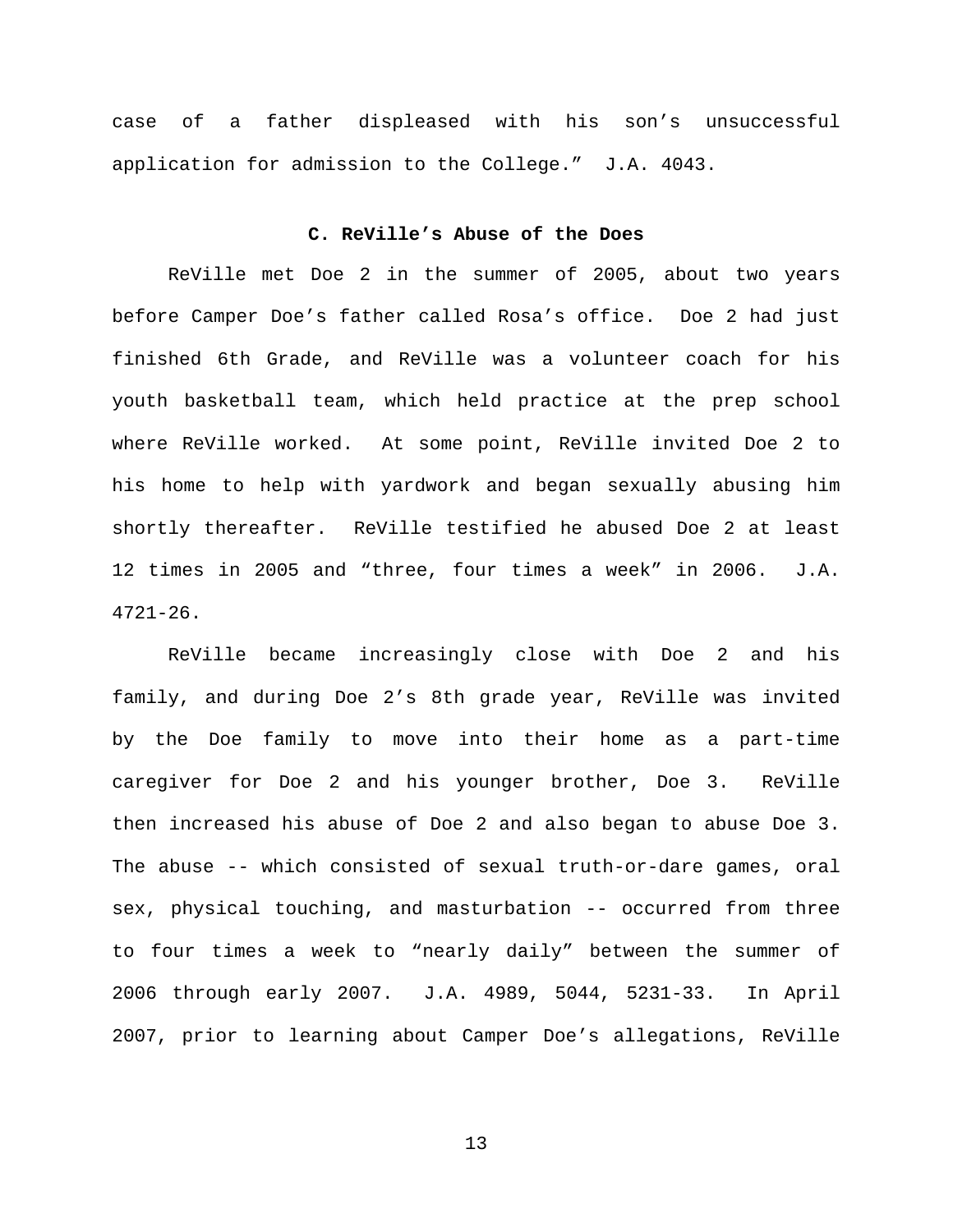was abusing Doe 2 approximately "two to three times a week" and Doe 3 "three to four times a week." J.A. 4730-31, 4736.

After meeting with Brandenburg and Colonel Trez on April 24, 2007, ReVille briefly curtailed his sexual abuse of the Does. However, he heard nothing further from The Citadel or law enforcement and, taking the silence as "news that [he] was not going to get in trouble," ReVille resumed the abuse before the end of May 2007. J.A. 5043-44. By that time, ReVille was no longer working at the Writing Center and used his additional free time to abuse the Does more frequently. The abuse ended by August, when the Doe family moved to Atlanta.

After leaving his employment at the Writing Center, ReVille returned to The Citadel several times, to speak to the Honor Committee and incoming freshman, and in 2010 to attend the unveiling of the remodeled Honor Court. Finally, in October 2011, Mount Pleasant, South Carolina police arrested ReVille, apparently based on separate allegations of child sexual abuse. At that time, Camper Doe's April 2007 allegations against ReVille came to light.

## **D. Legal Proceedings**

The Does filed two complaints against Rosa (one each for Doe 2 and Doe 3) on March 19, 2012 in the District of South Carolina, which were later amended. The amended complaints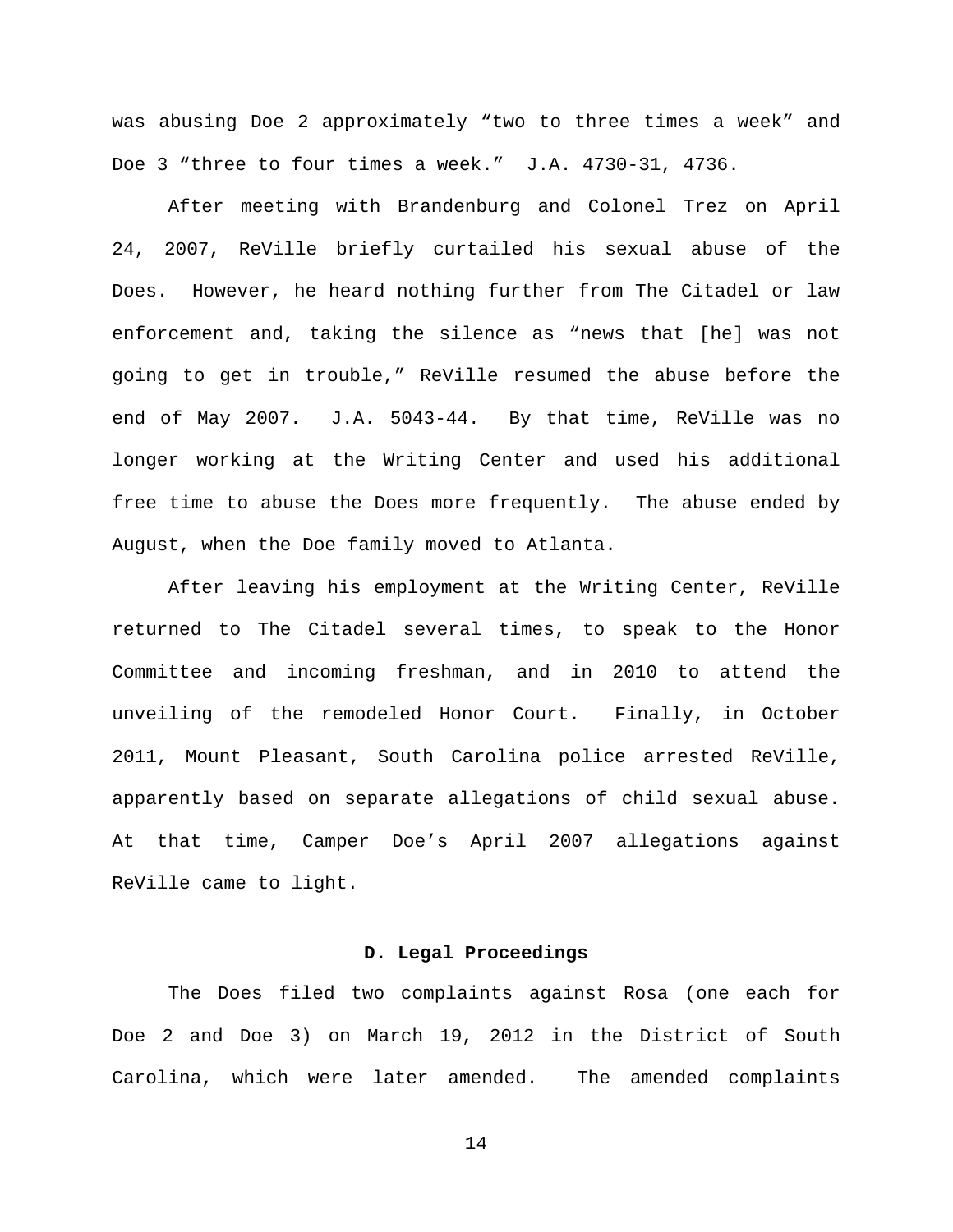assert a substantive due process violation under 42 U.S.C. § 1983, as well as two other claims that the district court dismissed. In effect, the Does allege that Rosa caused their abuse during the late spring and early summer of 2007 by covering up the Camper Doe complaint and thereby allowing ReVille to remain a respected member of the community. J.A. 34, 62 (Compls. ¶ 34).

On June 27, 2014, the district court granted summary judgment in favor of Rosa in both cases. The district court concluded that the Supreme Court's holding in DeShaney v. Winnebago County Department of Social Services, 489 U.S. 189 (1989), bars the Does' § 1983 claim because Rosa "cannot be said to have created a danger which already existed." J.A. 5244. By the time Rosa learned of the Camper Doe complaint, "ReVille had been abusing [the Does] for nearly two years and this abuse had occurred wholly independent of any act or involvement of [Rosa]." J.A. 5251. The Does therefore "c[ould ]not demonstrate that [Rosa] created or substantially enhanced the danger which resulted in [their] tragic abuse at the hands of ReVille." Id.

The Does timely appealed their respective orders, and we have jurisdiction over their consolidated appeal under 28 U.S.C. § 1291.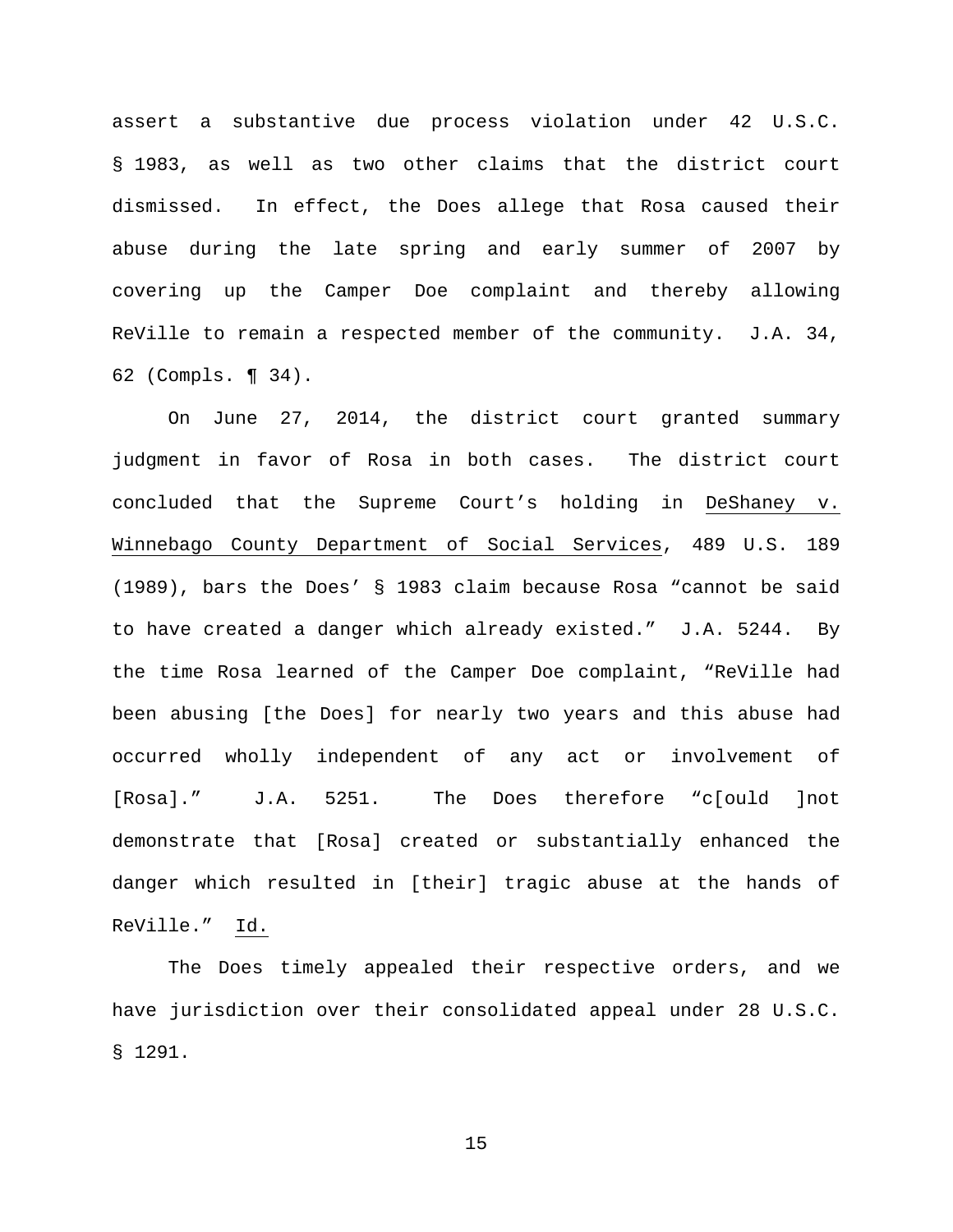# **II. Standard of Review**

We review de novo the district court's grant of summary judgment. Shaw v. Stroud, 13 F.3d 791, 798 (4th Cir. 1994). Summary judgment is appropriate only when the evidence shows that "there is no genuine issue as to any material fact," Fed. R. Civ. P. 56(c), such that "a reasonable jury could [not] return a verdict for the nonmoving party." Anderson v. Liberty Lobby, Inc., 477 U.S. 242, 248 (1986). "In addition to construing the evidence in the light most favorable to [the Does], the non-movant, we also draw all reasonable inferences in [their] favor." World Fuel Servs. Trading, DMCC v. Hebei Prince Shipping Co., Ltd., 783 F.3d 507, 512 (4th Cir. 2015).

### **III. Discussion**

On appeal, the Does argue that they have established a triable cause of action against Rosa under 42 U.S.C. § 1983 for the abuse that occurred after the Camper Doe allegation. They contend Rosa's alleged conduct constituted affirmative acts which created, or at least increased, the risk of their later abuse by ReVille. The Does' central argument is that the district court erred in applying the state-created danger doctrine when it concluded that Rosa was not liable because ReVille had already been abusing the Does long before the Camper Doe complaint.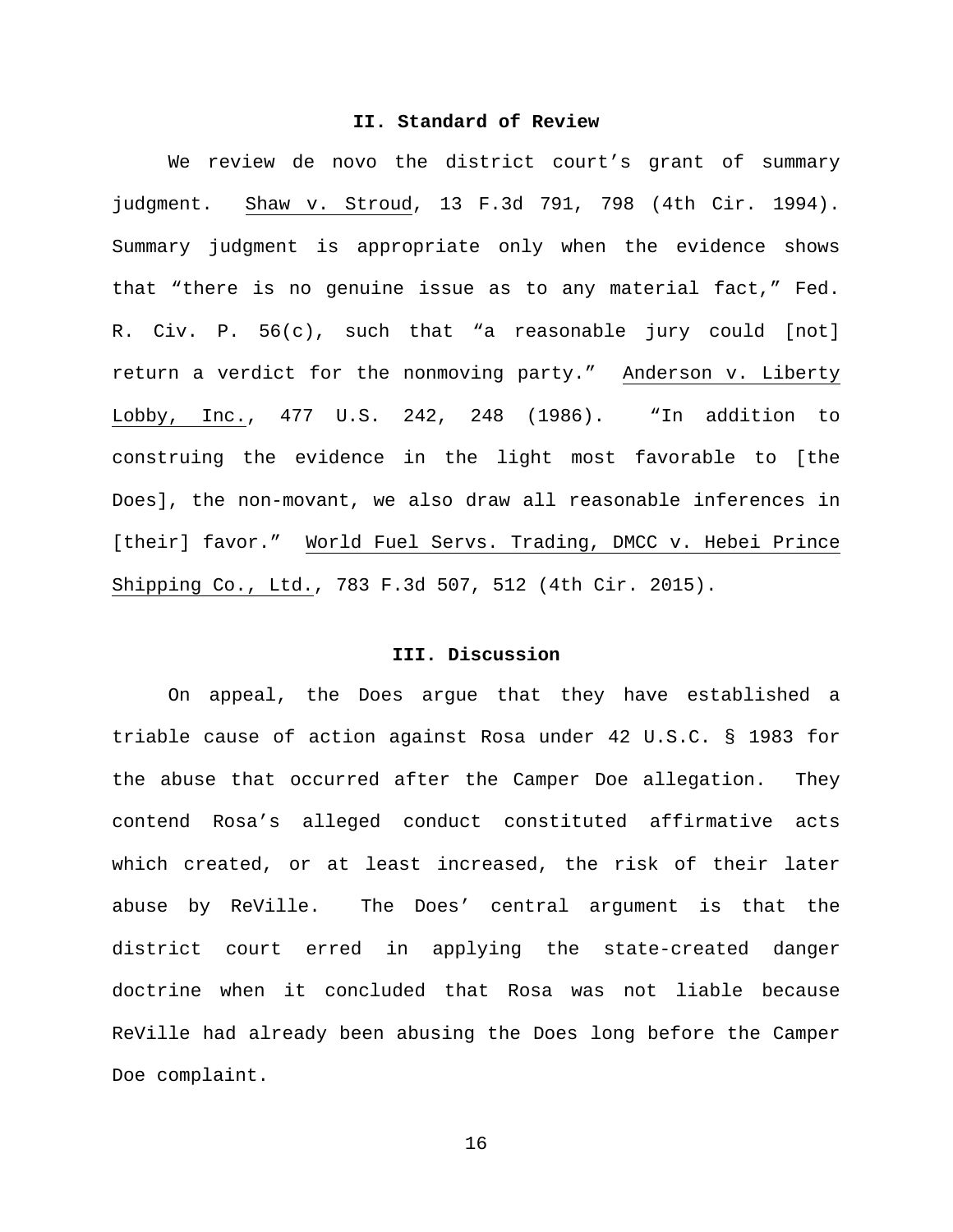## **A. The State-Created Danger Doctrine**

Section 1983 imposes liability on state actors who cause the "deprivation of any rights, privileges, or immunities secured by the Constitution."[5](#page-16-0) Under established precedent, these constitutional rights include a Fourteenth Amendment substantive due process right against state actor conduct that deprives an individual of bodily integrity. See, e.g., Hall v. Tawney, 621 F.2d 607, 612-13 (4th Cir. 1980). Accordingly, state actions that result in sexual abuse of children can be actionable under § 1983. See Doe v. Taylor Indep. Sch. Dist., 15 F.3d 443, 454 (5th Cir. 1994) (addressing a "student's constitutional right to bodily integrity in physical sexual abuse cases"); Stoneking v. Bradford Area Sch. Dist., 882 F.2d 720, 724-25 (3rd Cir. 1989) (recognizing § 1983 liability for school administrators' "actions in adopting and maintaining a practice, custom or policy of reckless indifference to instances of known or suspected sexual abuse of students by teachers").

State actor liability, however, is significantly limited as the Supreme Court explained in DeShaney v. Winnebago County Department of Social Services, 489 U.S. 189 (1989). In that case, a child's mother brought a § 1983 action against a social

<span id="page-16-0"></span> <sup>5</sup> There is no disagreement that Rosa could be a state actor for § 1983 purposes when acting in his capacity as the President of The Citadel, as The Citadel is a public university of the state of South Carolina.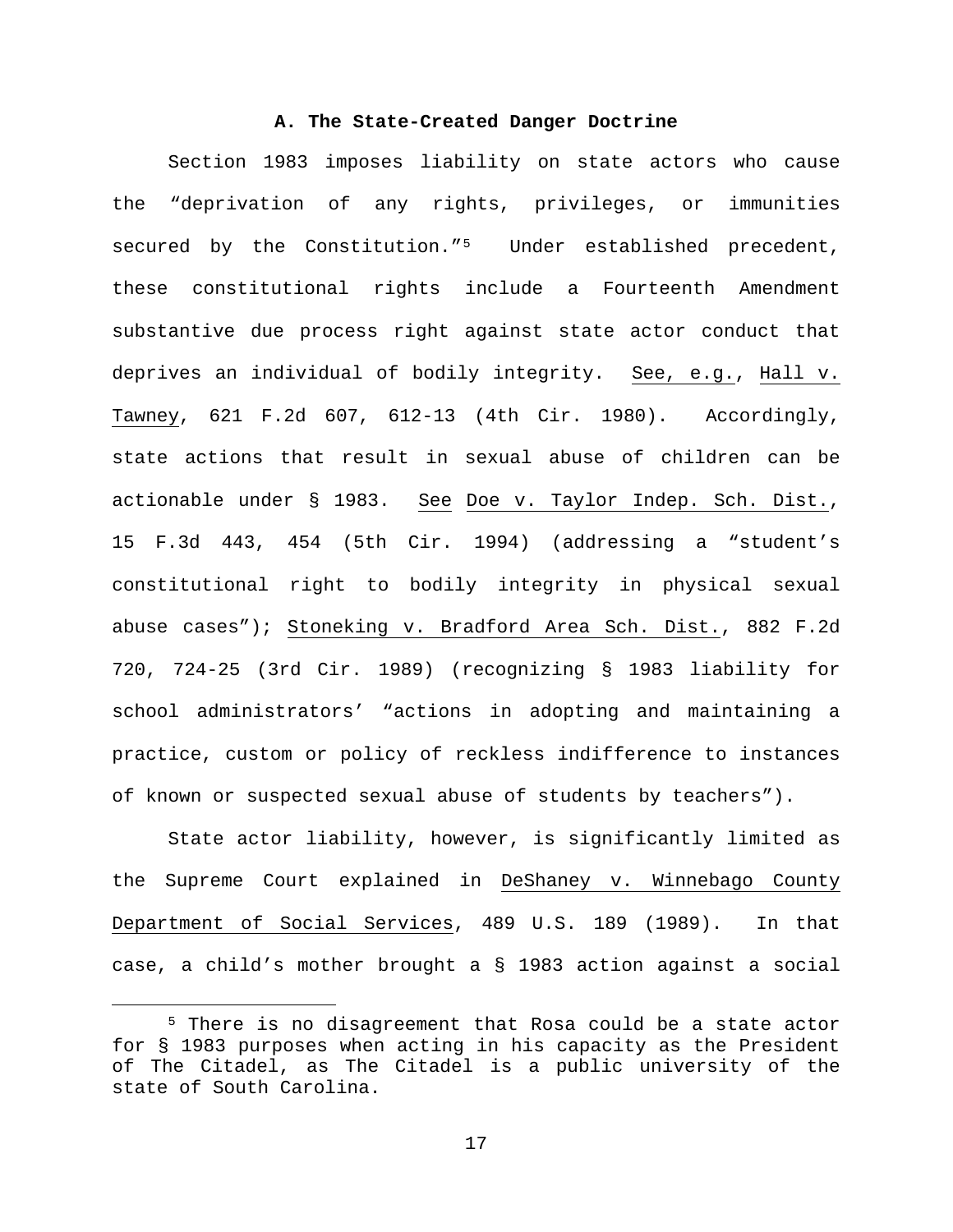worker and other local officials on behalf of her child, who had been beaten and permanently brain damaged by his father. The mother alleged that the state officials failed to remove the child from his father's custody, despite repeated reports and evidence of the father's abuse, and that failure to act deprived the child of a liberty interest in violation of his due process rights. Id. at 191.

The Supreme Court rejected DeShaney's asserted federal constitutional cause of action because

> nothing in the language of the Due Process Clause itself requires the State to protect the life, liberty, and property of its citizens against invasion by private actors. The Clause is phrased as a limitation on the State's power to act, not as a guarantee of certain minimal levels of safety and<br>security. It forbids the State itself to It forbids the State itself to deprive individuals of life, liberty, or property without "due process of law," but its language cannot fairly be extended to impose an affirmative obligation on the State to ensure that those interests do not come to harm through other means. Nor does history support such an expansive reading of<br>the constitutional text. Like its the constitutional text. Like its counterpart in the Fifth Amendment, the Due Process Clause of the Fourteenth Amendment was intended to prevent government "from abusing [its] power, or employing it as an instrument of oppression[.]" Its purpose was to protect the people from the State, not to ensure that the State protected them from each other.

Id. at 195-96 (citations omitted). In establishing a brightline rule regarding due process causes of action involving the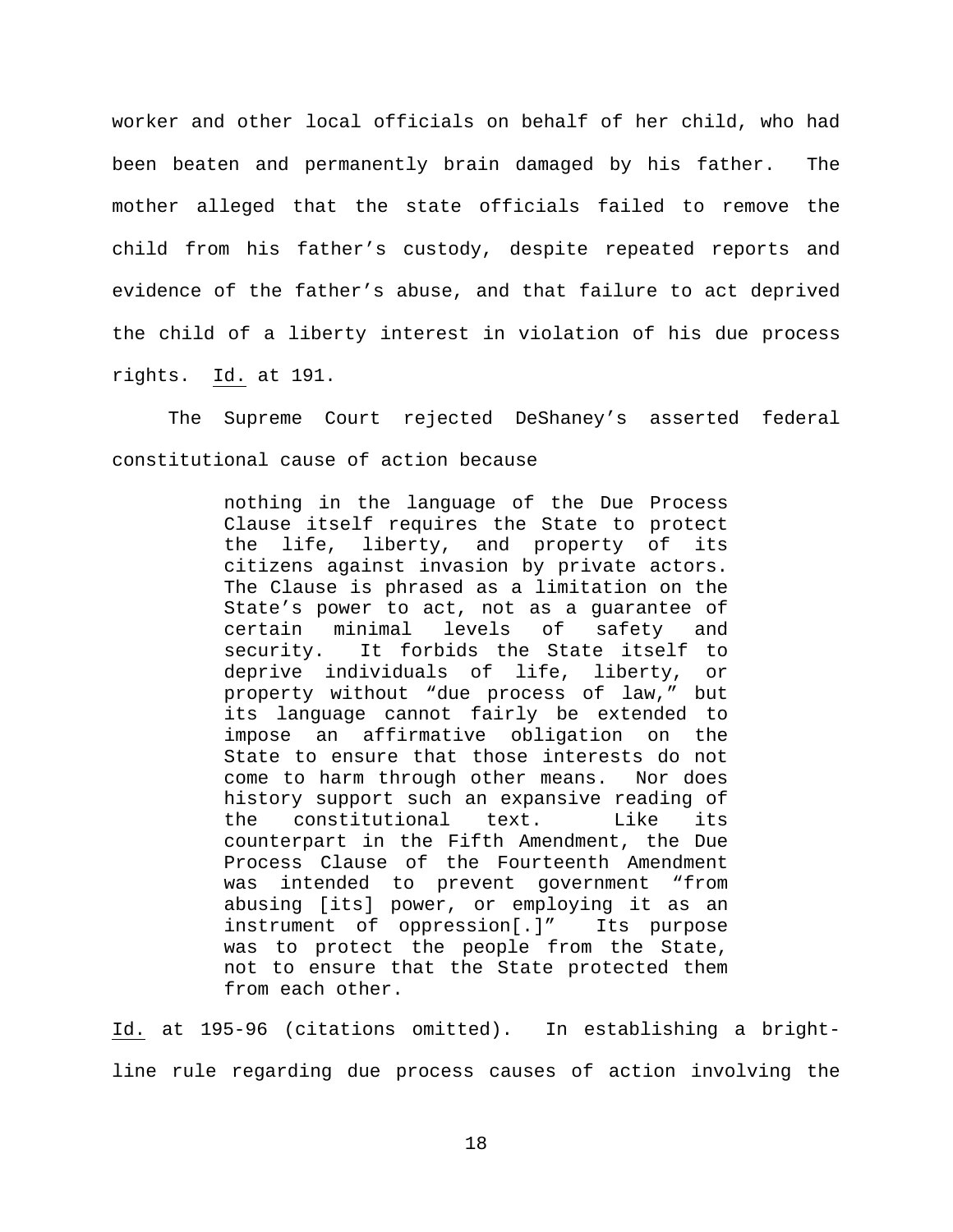state-created danger doctrine, the Court concluded that because "the Due Process Clause does not require the State to provide its citizens with particular protective services, it follows that the State cannot be held liable under the Clause for injuries that could have been averted had it chosen to provide them." Id. at 196-97.

The Supreme Court noted, nonetheless, that state actor liability might attach in two narrow circumstances. The first exception arises "when the State takes a person into its custody and holds him there against his will." Id. at 199-200 (sometimes referred to as the state-custody or specialrelationship exception). For example, individuals confined in a penal institution or mental hospital are due certain protections by the state during the time of confinement because

> when the State takes a person into its custody and holds him there against his will, the Constitution imposes upon it a corresponding duty to assume some responsibility for his safety and general well-being. . . . . The affirmative duty to protect arises not from the State's knowledge of the individual's predicament or from its expressions of intent to help him, but from the limitations which it has imposed on his freedom to act on his own behalf.

# Id. at 199-200.

The Does do not contend that their asserted cause of action can be sustained under the state custody exception.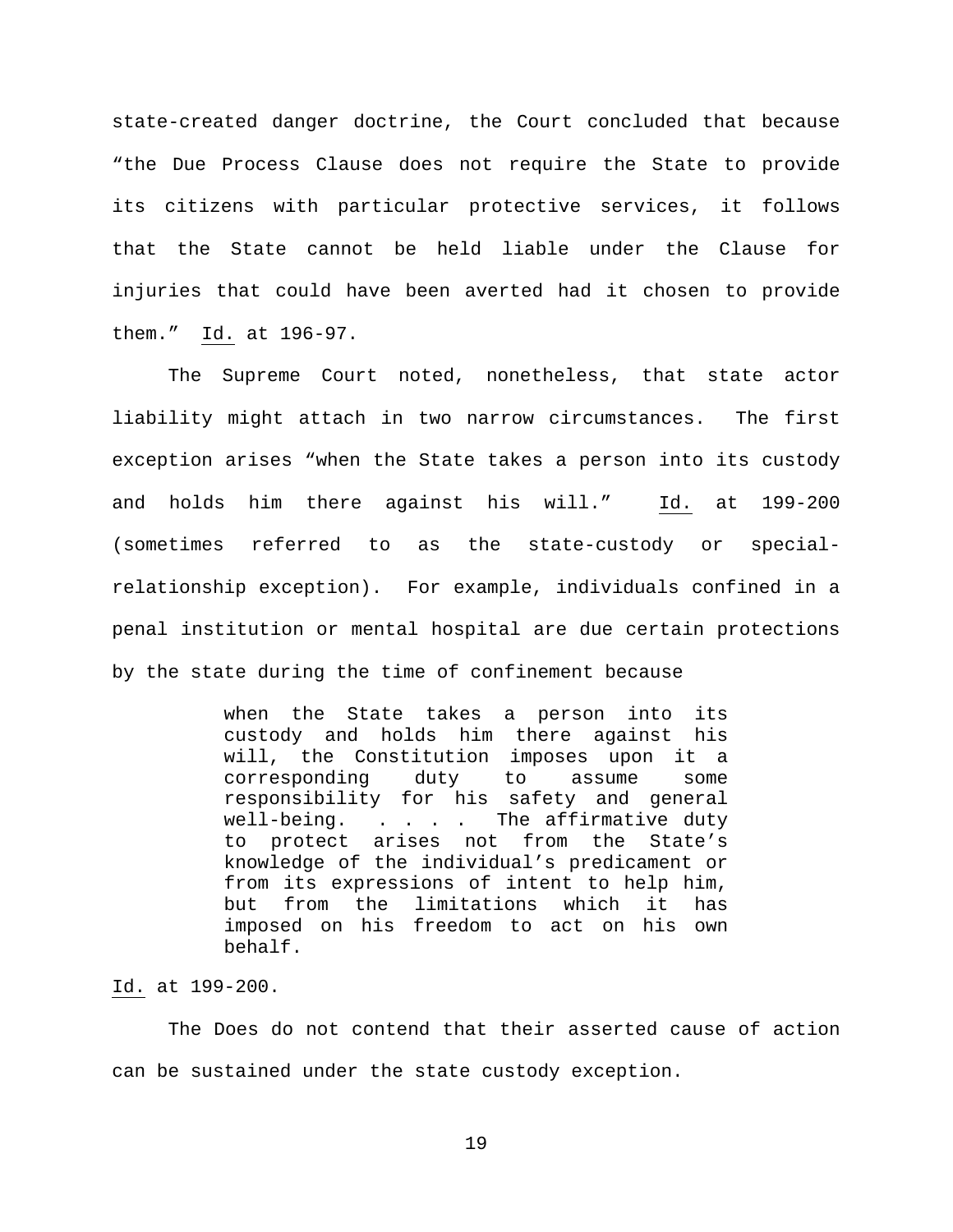The second exception, implicit in DeShaney, gives rise to the state-created danger doctrine and is at issue here.<sup>6</sup> In DeShaney, the Supreme Court observed that "[w]hile the State may have been aware of the dangers that [the child] faced in the free world, it played no part in their creation, nor did it do anything to render him any more vulnerable to them." Id. at 201 (emphasis added). Under "th[o]se circumstances," the State had no constitutional duty to protect the child. Id. Thus, "When the state itself creates the dangerous situation that resulted in a victim's injury, the absence of a custodial relationship may not be dispositive." Pinder, 54 F.3d at 1177.

The leading case in the Fourth Circuit on the state-created danger doctrine is Pinder, where Ms. Pinder, the mother of three children, brought a § 1983 action against a police officer who had responded to a report of domestic violence at her home. Id. at 1171-72. Her ex-boyfriend, Pittman, had broken into Pinder's home, assaulted her, and threatened to kill her and her three children. Pinder told the investigating officer that Pittman also had threatened her in the past and had just been released

<span id="page-19-0"></span> <sup>6</sup> Although commonly referred to as a second "exception" to DeShaney's general rule, we have noted that this terminology "is not strictly accurate." Pinder v. Johnson, 54 F.3d 1169, 1176 n.\* (4th Cir. 1995). "Rather, 'creation' of a danger implicates the alternate framework of § 1983 liability wherein a plaintiff alleges that some conduct by an officer directly caused harm to the plaintiff." Id.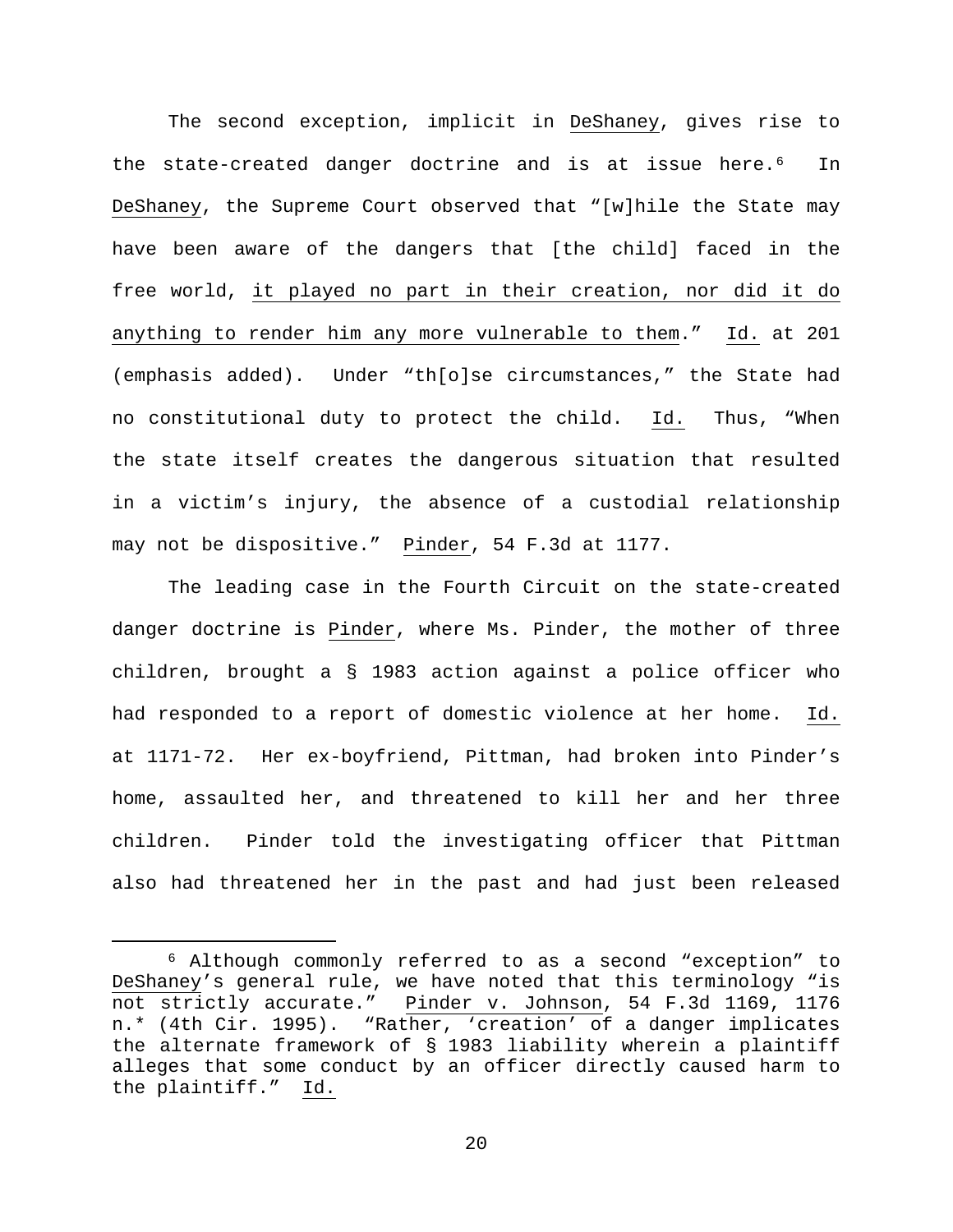from jail for the attempted arson of her home. Fearing that Pittman could return to harm her or her children, she asked the officer whether she could safely return to work that evening. The officer assured her that Pittman would be incarcerated overnight on assault charges and could not be released until the county commissioner became available for a hearing in the morning. With that assurance, Pinder went to work that evening leaving her children at home.

Instead of the assault charge, the officer filed lesser charges against Pittman, and he was released from custody that night. Pittman then returned to Pinder's home after she had gone to work and set it on fire. Pinder's children were sleeping inside, and all three died of smoke inhalation.

Pinder then brought a § 1983 due process claim against the police officer. Lacking a custodial relationship with the state, she sought to invoke the state-created danger doctrine by alleging that the officer's assurances of Pittman's overnight detention were affirmative misconduct by a state actor that increased the danger to her children. Id. at 1175. We concluded, however, that Pinder could not sidestep the broad rule in DeShaney by "characterizing her claim as one of affirmative misconduct by the state in 'creating or enhancing' the danger, instead of an omission." Id.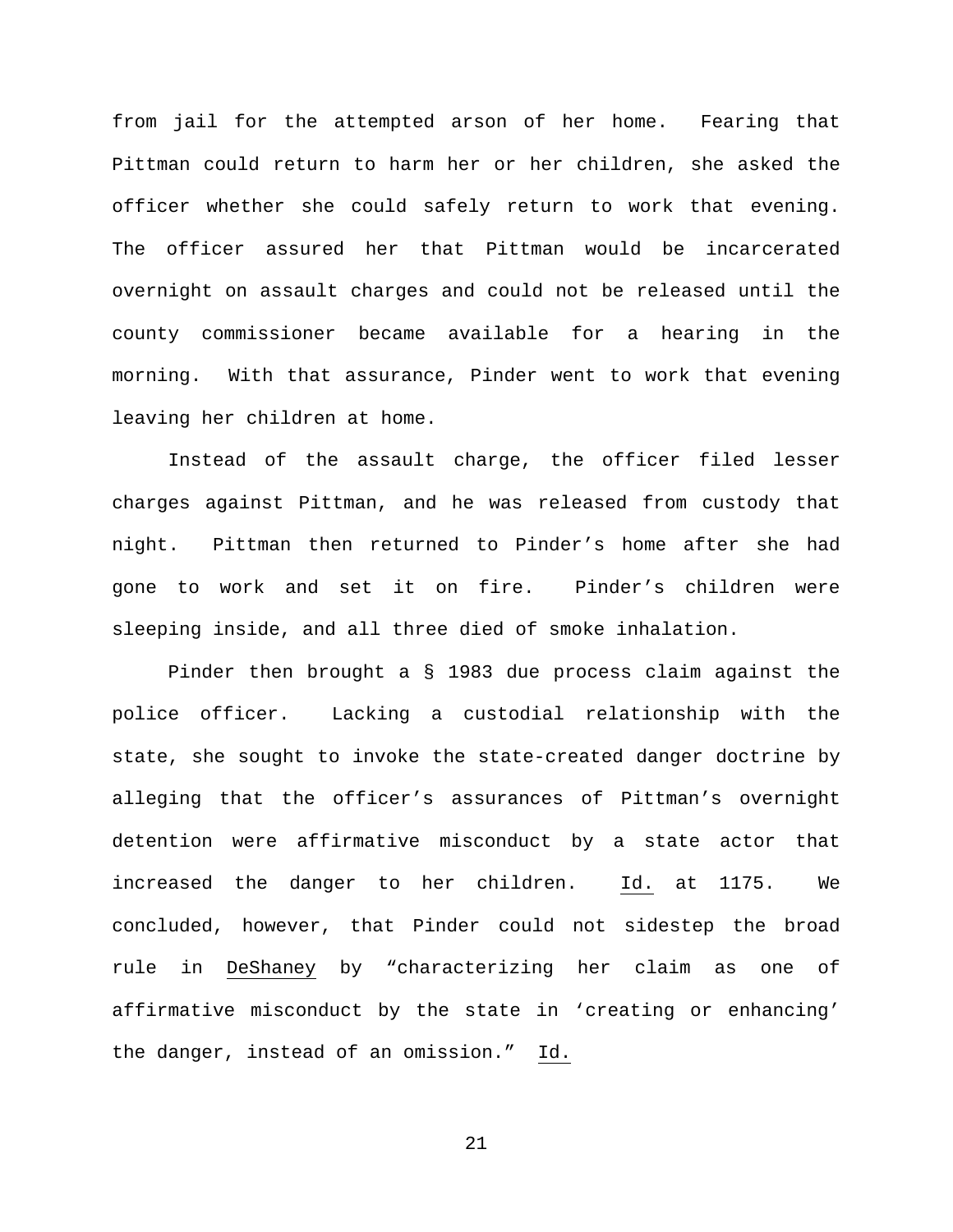We reasoned that if Pinder's theory was correct, "every representation by the police and every failure to incarcerate would constitute 'affirmative actions,' giving rise to civil liability." Id. Such a rule could not survive scrutiny under DeShaney:

> No amount of semantics can disguise the fact that the real "affirmative act" here was<br>committed by Pittman, not by Officer committed by Pittman, not Johnson. As was true in DeShaney, the state did not "create" the danger, it simply failed to provide adequate protection from it. In both cases, "[t]he most that can be said of the state functionaries . . . is that they stood by and did nothing when suspicious circumstances dictated a more active role for them." Thus, like DeShaney, Pinder's case is purely an omission claim.

Id. at 1175-76 (citation omitted). In light of DeShaney, the officer lacked a "clearly established" duty under the due process clause to protect Pinder or her children and was therefore entitled to qualified immunity. Id. at 1176.

Under the narrow limits set by DeShaney and Pinder, to establish § 1983 liability based on a state-created danger theory, a plaintiff must show that the state actor created or increased the risk of private danger, and did so directly through affirmative acts, not merely through inaction or omission. Put another way, "state actors may not disclaim liability when they themselves throw others to the lions," but that does not "entitle persons who rely on promises of aid to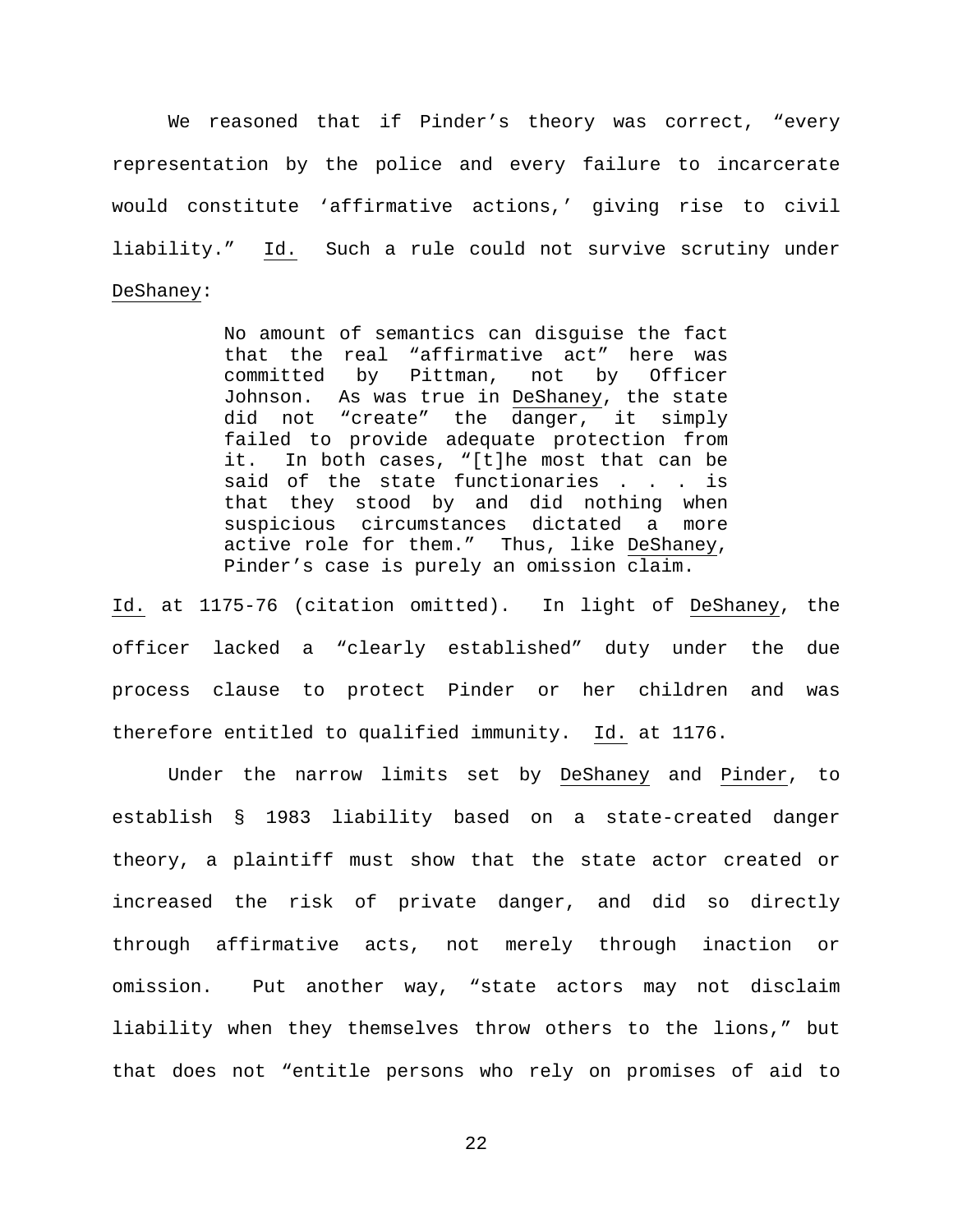some greater degree of protection from lions at large." Pinder, 54 F.3d at 1177.

#### **B. Rosa's § 1983 Liability**

Given the clear rule under DeShaney and Pinder, we conclude that the Does cannot make a § 1983 state-created danger claim against Rosa. As the district court found in granting summary judgment, the Does' claim fails because they "cannot demonstrate that [Rosa] created or substantially enhanced the danger which resulted in [their] tragic abuse at the hands of ReVille."[7](#page-22-0) J.A. 5244. ReVille began abusing the Does in 2005 and 2006, two years before Rosa could have been aware through the Camper Doe complaint that he was a pedophile. Quite simply, Rosa "could

<span id="page-22-0"></span> <sup>7</sup> The Does' claim may suffer from an additional defect. Even if their theory were legally viable, it is not altogether clear that the evidence establishes Rosa's culpability. Because "principles of respondeat superior do not apply in imposing liability under § 1983," McWilliams v. Fairfax Cnty. Bd. of Supervisors, 72 F.3d 1191, 1197 (4th Cir. 1996), it is not enough that Rosa had general supervisory authority over<br>Brandenburg and other Citadel employees. His "own individual Brandenburg and other Citadel employees. actions" must violate the Does' rights. Ashcroft v. Iqbal, 556 U.S. 662, 676 (2009). Rosa did not receive the initial call from Camper Doe's father, and the Does provide at best speculative evidence that Rosa directed Brandenburg's subsequent actions. Nonetheless, because we find the claim fails as a matter of law, we need not delve further into the sufficiency of the Does' proof.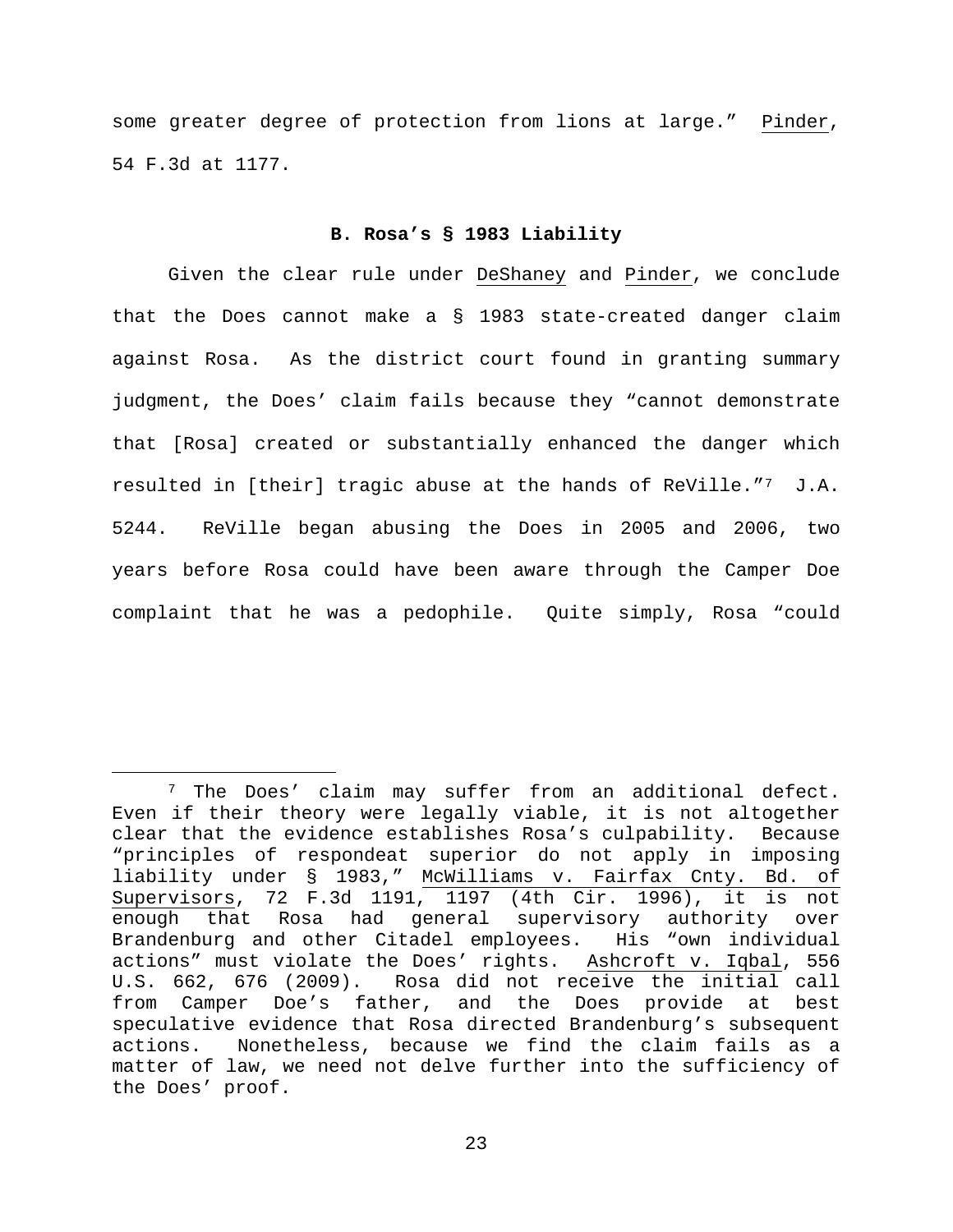not have created a danger that already existed."[8](#page-23-0) Armijo v. Wagon Mound Pub. Sch., 159 F.3d 1253, 1263 (10th Cir. 1998).

Nor did Rosa create or increase the risk of the Does' abuse specifically during the early summer months of 2007, as the Does posit. As horrific as the abuse of the Does by ReVille was, nothing transpired between them and ReVille in the summer of 2007 that had not been ongoing for two years unrelated to any action by Rosa. As DeShaney makes clear, allowing continued exposure to an existing danger by failing to intervene is not the equivalent of creating or increasing the risk of that danger. The father's abuse in DeShaney was a pre-existent danger, and the fact that the state had taken temporary custody of the child and returned him to the father's care "d[id] not alter the analysis." 489 U.S. at 201; see also Armijo, 159 F.3d at 1263 (concluding that a state actor cannot be liable for a pre-existent danger, "even if the state put the plaintiff back in that same danger"). Here, Rosa is alleged to have done even less than the acts claimed in DeShaney and Pinder; at worst, he

<span id="page-23-0"></span> <sup>8</sup> At oral argument, Rosa's counsel represented that this fact might not be dispositive if Rosa had specifically known that the Does would be victims of ongoing abuse. But see Pinder, 54 F.3d at 1175 ("DeShaney rejected the idea that [an affirmative] duty can arise solely from an official's awareness of a specific risk or from promises of aid."). Because this case does not present that situation, we need not address the issue.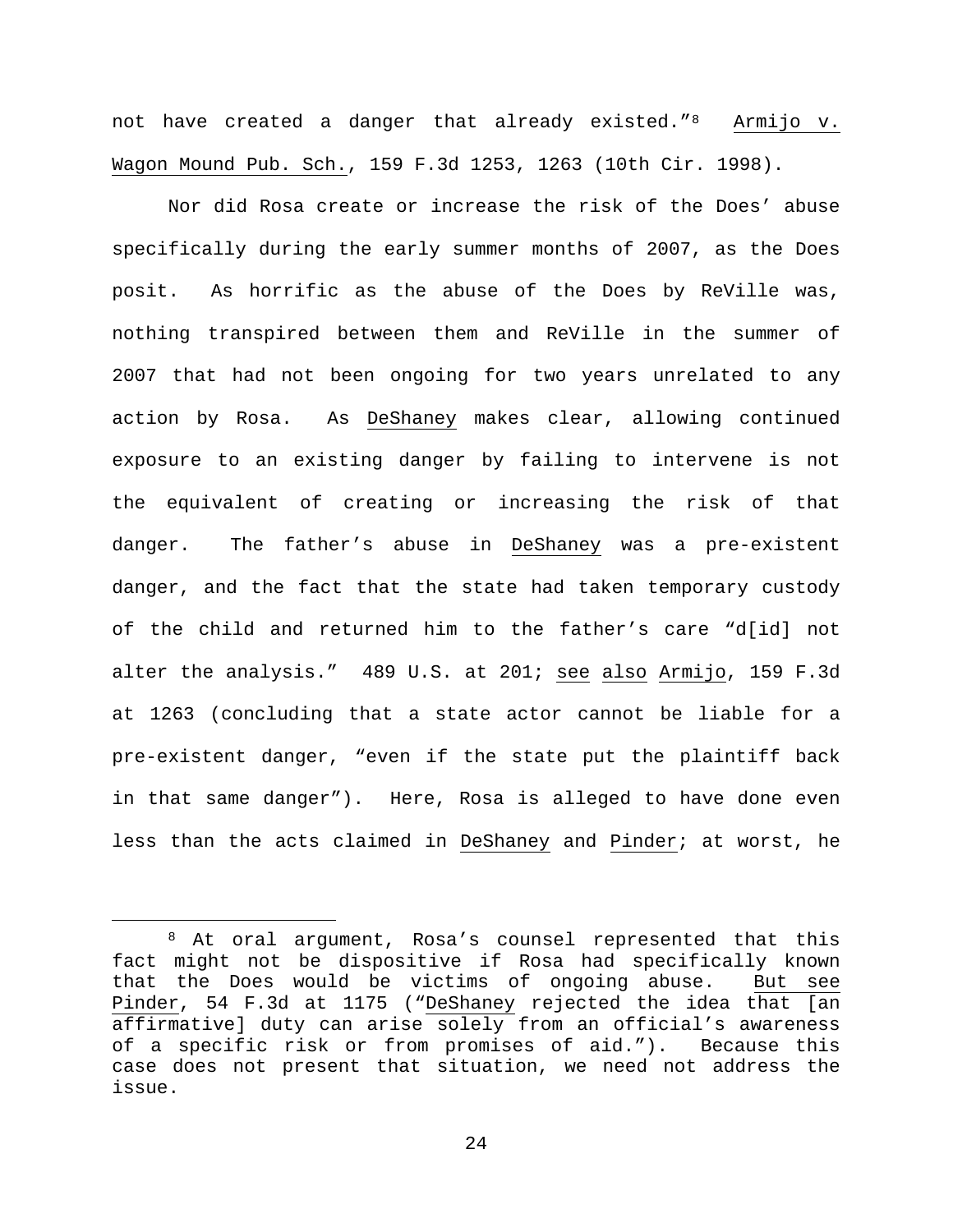failed to take actions that might have removed them from an ongoing danger that had been present for a long time.

The Does were thus placed in "no worse position than that in which [they] would have been had [Rosa] not acted at all." DeShaney, 489 U.S. at 201. There was simply nothing new about ReVille's perverted abuse of the Does in the summer of 2007 that had not already been occurring for months. Rosa did not make the Does' danger any worse, and he had no constitutional duty to save them from ReVille's existing abuse. "[T]here simply is 'no constitutional right to be protected by the state against . . . criminals or madmen,'" and a state actor's "'failure to do so is not actionable under section 1983.'" Fox v. Custis, 712 F.2d 84, 88 (4th Cir. 1983) (quoting Bowers v. DeVito, 686 F.2d 616, 618 (7th Cir. 1982)). To paraphrase Pinder, "[n]o amount of semantics can disguise the fact that the real 'affirmative act' here was committed by [ReVille], not by [Rosa]. As was true in DeShaney, the state did not 'create' the danger, it simply failed to provide adequate protection from it." Pinder, 54 F.3d at 1175.

In arguing for the opposite conclusion, the Does rely almost exclusively on an unpublished case Robinson v. Lioi, 536 F. App'x 340 (4th Cir. 2013). However, the state actor in Robinson substantially changed a pre-existent danger –- he did not simply fail to intervene to stop it. In Robinson, a woman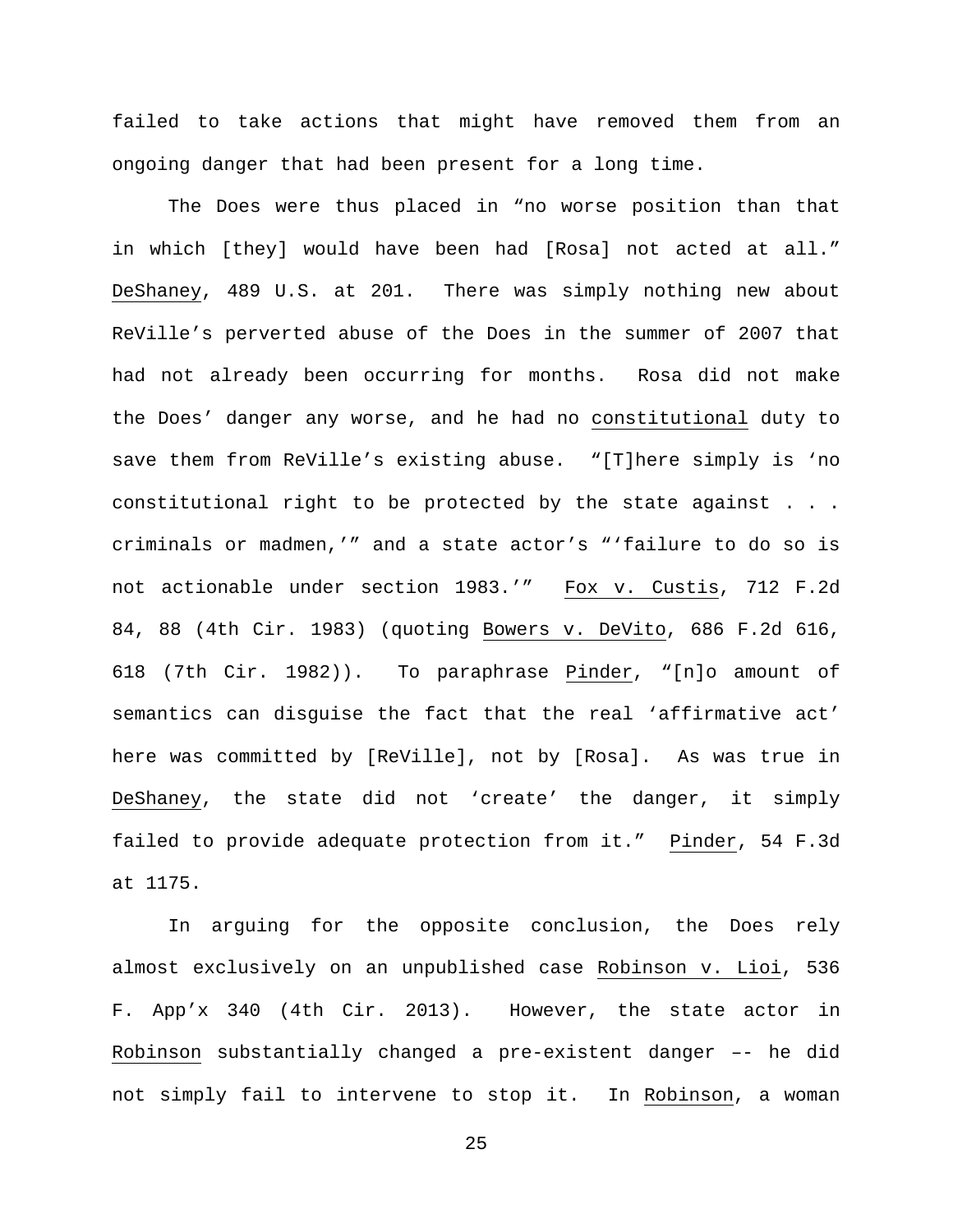was stabbed and killed after a police officer, Lioi, actively conspired with her husband and enabled him to evade an arrest warrant for domestic violence, thus creating the opportunity for him to murder his wife. Though the risk of domestic abuse already existed, the officer "directly enabled [the husband] to perpetrate the harm to [the wife]" and "affirmatively placed [the wife] in a position of danger." Id. at 345 (citation and internal quotation marks omitted). Unlike here or in DeShaney, the police officer in Lioi put the victim in a far "worse position" by acting to thwart the arrest warrant. DeShaney, 489 U.S. at 201. By contrast, the Does were in no different situation with ReVille after the Camper Doe complaint than they had been the previous two years.

Even if the Does did face a new or increased risk of abuse, which they did not, their claim would still fail because the danger was not the result of Rosa's "affirmative acts."

A "key requirement" for liability under the state-created danger doctrine is that the state actor increase or create the danger through "affirmative conduct." Butera v. District of Columbia, 235 F.3d 637, 650 (D.C. Cir. 2001); see also DeShaney, 489 U.S. at 200 (observing that "it is the State's affirmative act" that "trigger[s] the protections of the Due Process Clause"); Sarji v. Kent City Bd. of Educ., 70 F.3d 907, 913 (6th Cir. 1995) ("There is no evidence that the Board took any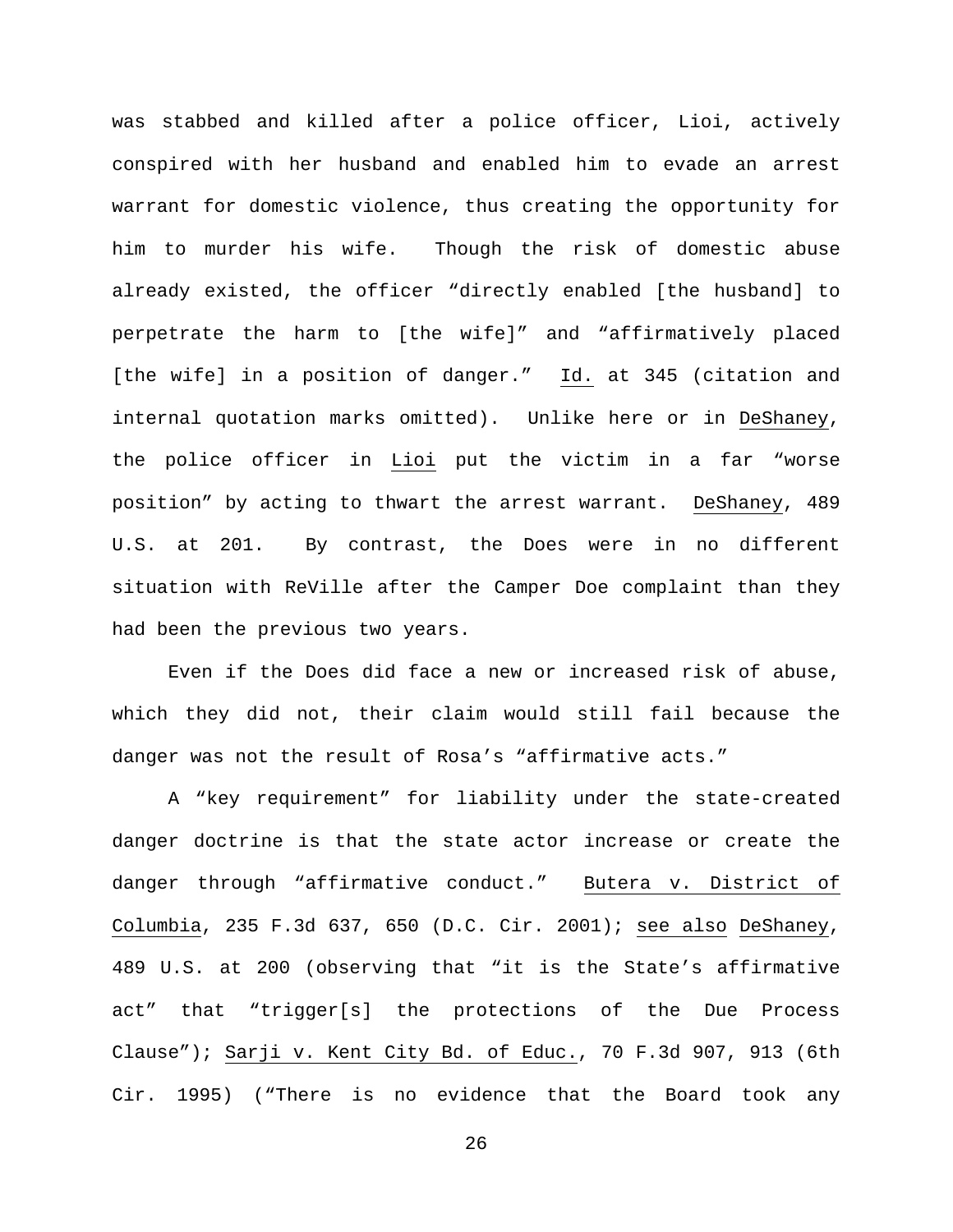affirmative action that exposed decedent to any danger to which she was not already exposed."). The state, through its affirmative acts, must "itself create[] the dangerous situation that resulted in a victim's injury," such that "it becomes much more akin to an actor itself directly causing harm to the injured party." Pinder, 54 F.3d at 1177. "No constitutional liability exists where the State actors 'had no hand in creating the danger but [simply] stood by and did nothing when suspicious circumstances dictated a more active role for them.'" Butera, 235 F.3d at 650 (citation omitted).

"Affirmative acts," in the state-created danger context, are quite limited in scope. "It cannot be that the state 'commits an affirmative act' . . . every time it does anything that makes injury at the hands of a third party more likely." Pinder, 54 F.3d at 1175 ("If so, the state would be liable for every crime committed by the prisoners it released."). And although "inaction can often be artfully recharacterized as 'action,' courts should resist the temptation to inject this alternate framework into omission cases." Id. at 1176 n.\*. The "concept of 'affirmative acts'" should not extend "beyond the context of immediate interactions between the [state actor] and the plaintiff." Id.

Here, Rosa's alleged "affirmative acts" boil down to a particular inaction: his failure to alert the authorities about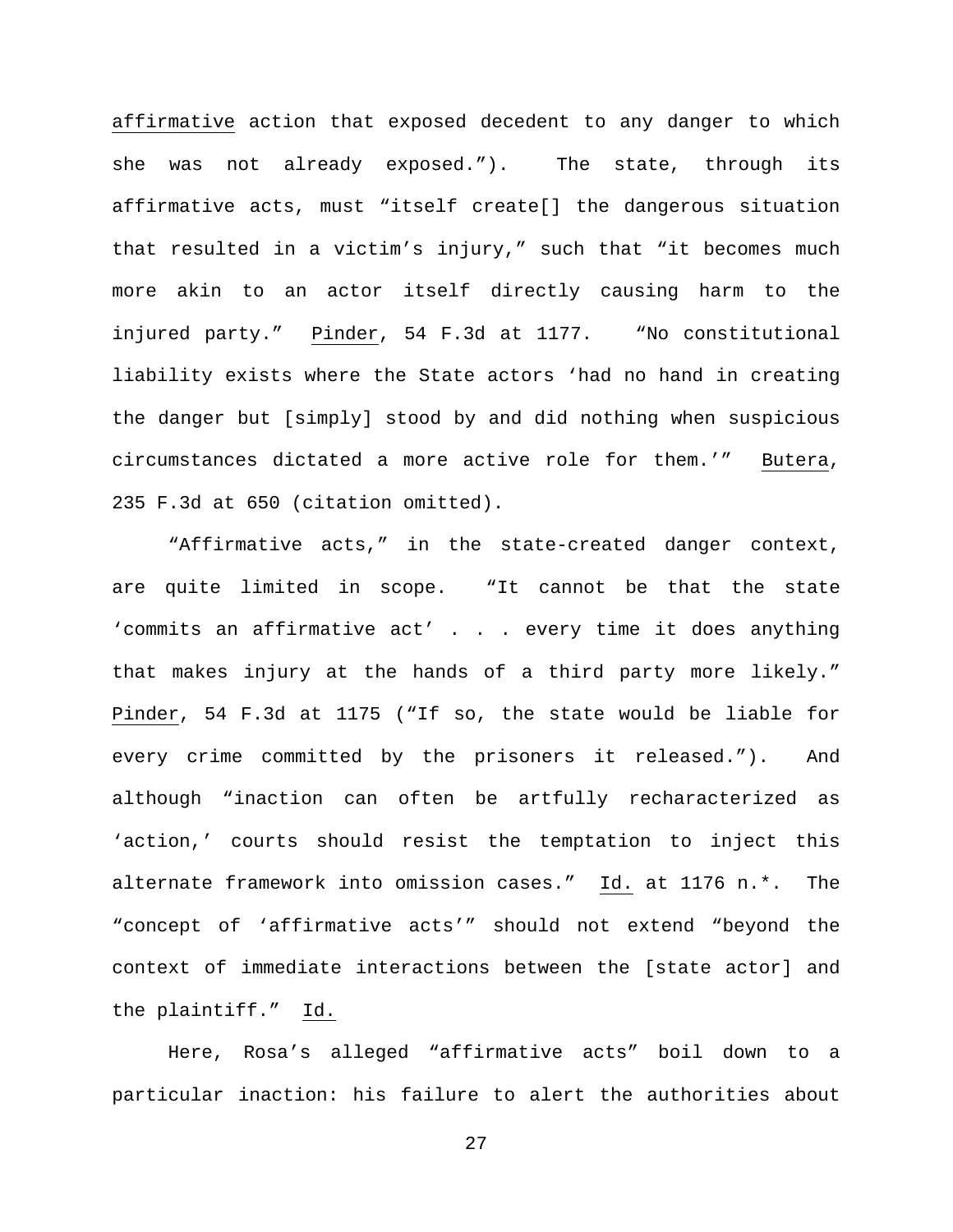ReVille's past conduct. He did not follow Citadel policies and report the ReVille allegations to campus police or file required notices under Title IX. But even what the Does offered at oral argument as their strongest "affirmative act" -- failing to fully explain the allegations against ReVille at the Board of Visitors meetings in June and September 2007 –- is something that Rosa did not do. As the Does argued, Rosa "sat idly by," Oral Arg. at 3:16, and "did not correct the misperception by the Board," Appellant's Br. 20. But that course of events clearly fails to establish state actor liability under DeShaney. See 489 U.S. at 203 ("The most that can be said of the state functionaries . . . is that they stood by and did nothing when suspicious circumstances dictated a more active role for them.").

The Does cannot "sidestep" this problem by "artfully recharacteriz[ing]" Rosa's conduct in terms of affirmative violations of Citadel policies and misrepresentations in Citadel records. Pinder, 54 F.3d at 1175-76 & n\*; see Oral Arg. at 5:56 ("[Rosa] acted when he didn't do what his school policies told him to." (emphasis added)). Rosa's failure to report ReVille to the Citadel police or to a Title IX agency is an inaction on his part and not a cognizable affirmative act for liability under the state-created danger doctrine.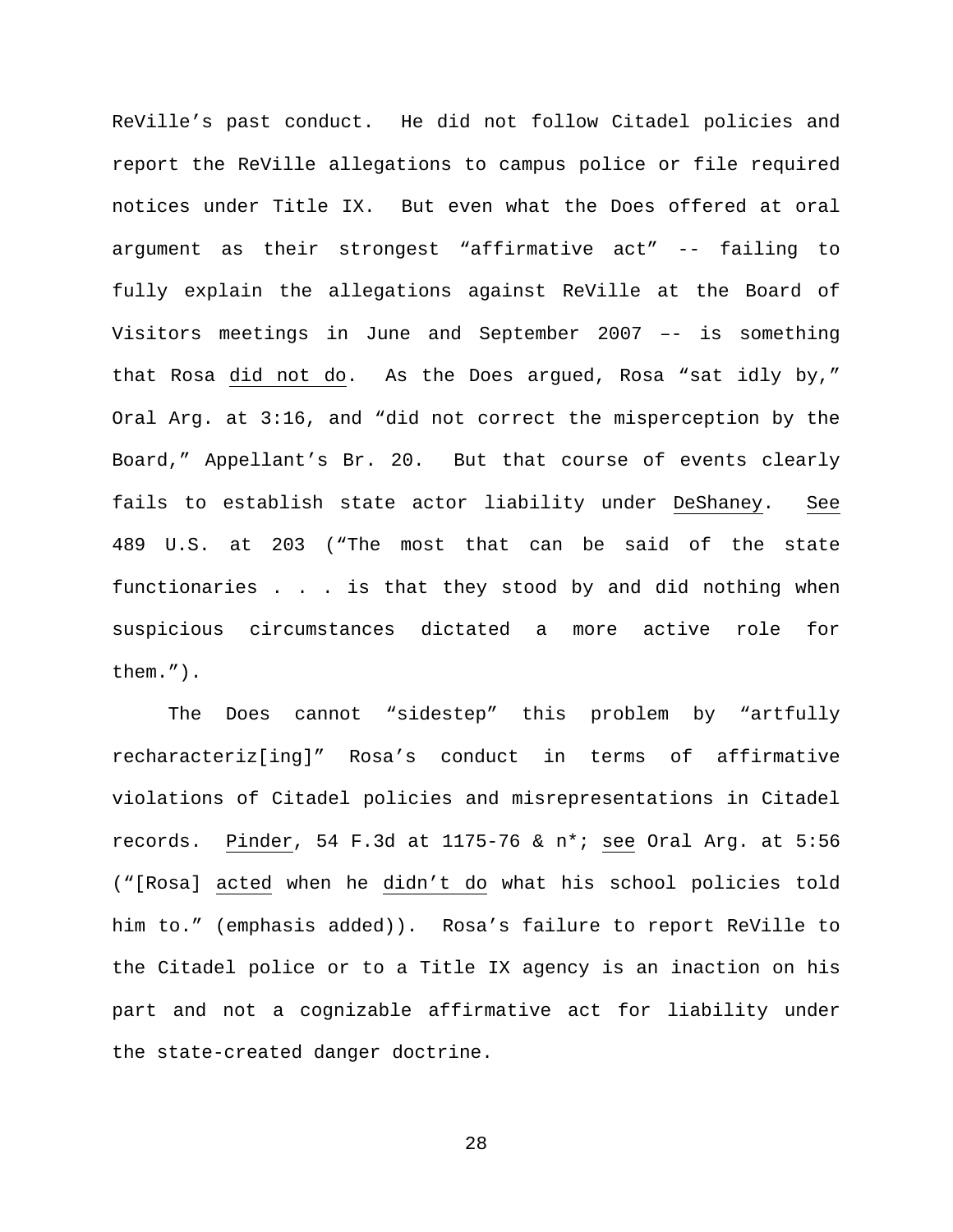We rejected a similar argument in Pinder. Although the plaintiff "emphasize[d] the 'actions' that [the officer] took in making assurances, and in deciding not to charge Pittman with any serious offense," the failure to file more serious charges amounted to an inaction on the part of a state actor. Pinder, 54 F.3d at 1175 ("At some point on the spectrum between action and inaction, the state's conduct may implicate it in the harm caused, but no such point is reached here."). Rosa's decision not to report ReVille is no different from the officer's decision not to file the more serious charges against Pittman. As in Pinder and DeShaney, the Does claim against Rosa is "purely an omission claim," and "[n]o amount of semantics can disguise the fact that the real 'affirmative act' here was committed by [ReVille], not by [Rosa]." Id. at 1175-76.

In addition, the Does' claim lacks the nexus necessary for any of Rosa's alleged conduct to be "affirmative acts." We cannot "stretch[] the concept of 'affirmative acts' beyond the context of immediate interactions between the [state actor] and the plaintiff." Id. at 1176 n.\*. Here, Rosa did not meet or speak with the Does, and by all accounts, was not even aware the Does existed. Further, he could only speculate that the Camper Doe allegations were true and that ReVille would pose future danger. If anything, the case at bar stands on weaker ground than in DeShaney, in which the state-actor defendants knew the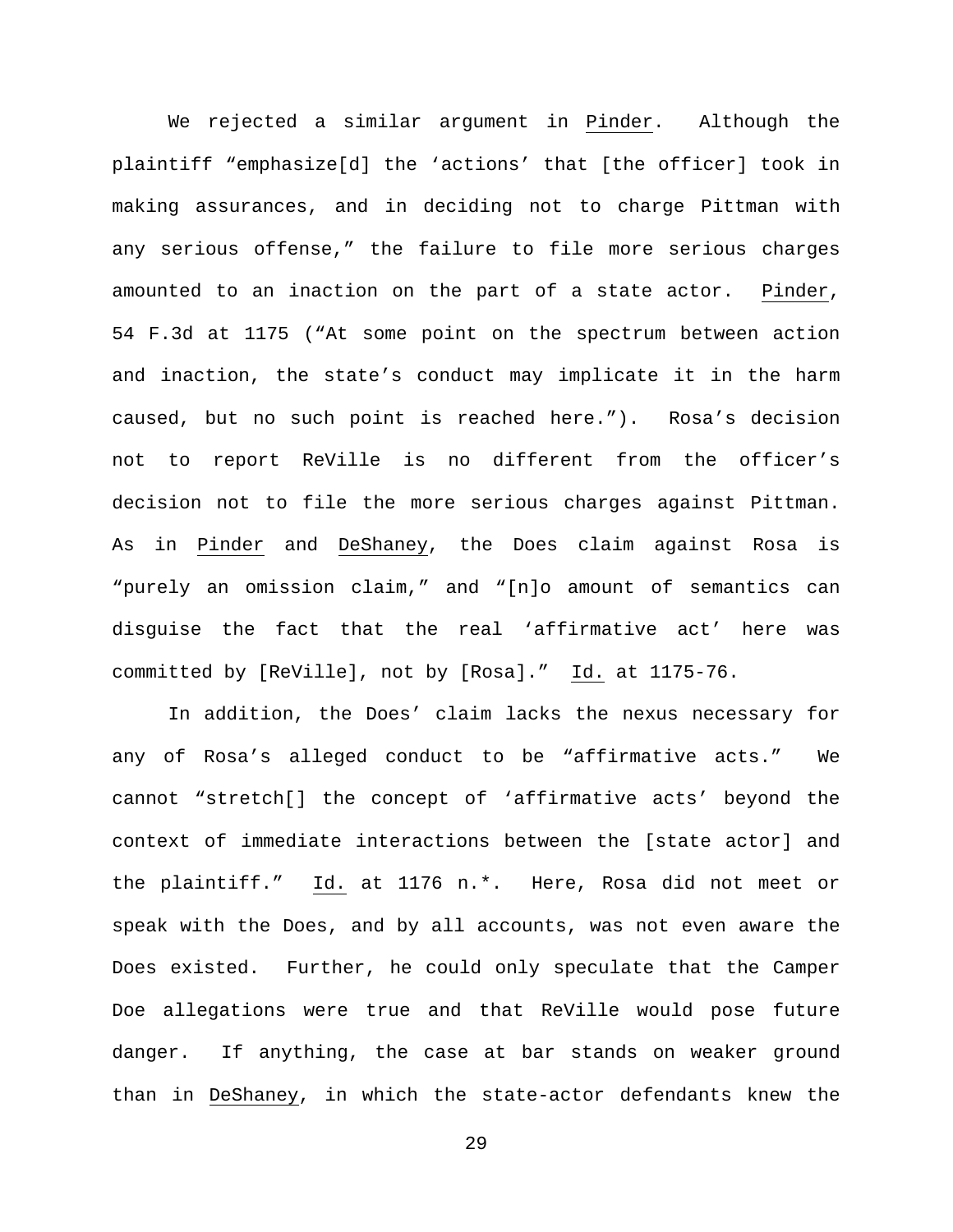child victim and were aware of the specific danger the father posed to him. The Supreme Court rejected liability there, and we must do the same here. The same distinction can be drawn to Pinder, where the officer was well aware of the potential danger to Pinder's children, but made his charging decision nonetheless. The downstream, but-for connection alleged here simply stretches the "affirmative acts" concept too far.

Here, again, the Does look only to Robinson for support, by arguing that case recognized that actions to keep a violent husband out of custody are "affirmative acts." But (in addition to being unpublished) that case featured conduct of an entirely different nature than what the Does have alleged. Lioi had "conspired with [the husband] to help [him] avoid being arrested"; "actively interfered with the execution of the warrant by not only failing to turn the warrant over to the proper unit . . . , but also by warning [the husband] and giving him advice about how to avoid service of the warrant"; and "lied to avoid service of the arrest warrant by falsely contending that it could not be found." Robinson, 536 F. App'x at 344. The conduct thus "was far more than a mere passive failure to act; the type of omission claim which the court rejected in Pinder." Id. at 344. In contrast, Rosa did not collaborate with ReVille to assist him to avoid custody or detection; he